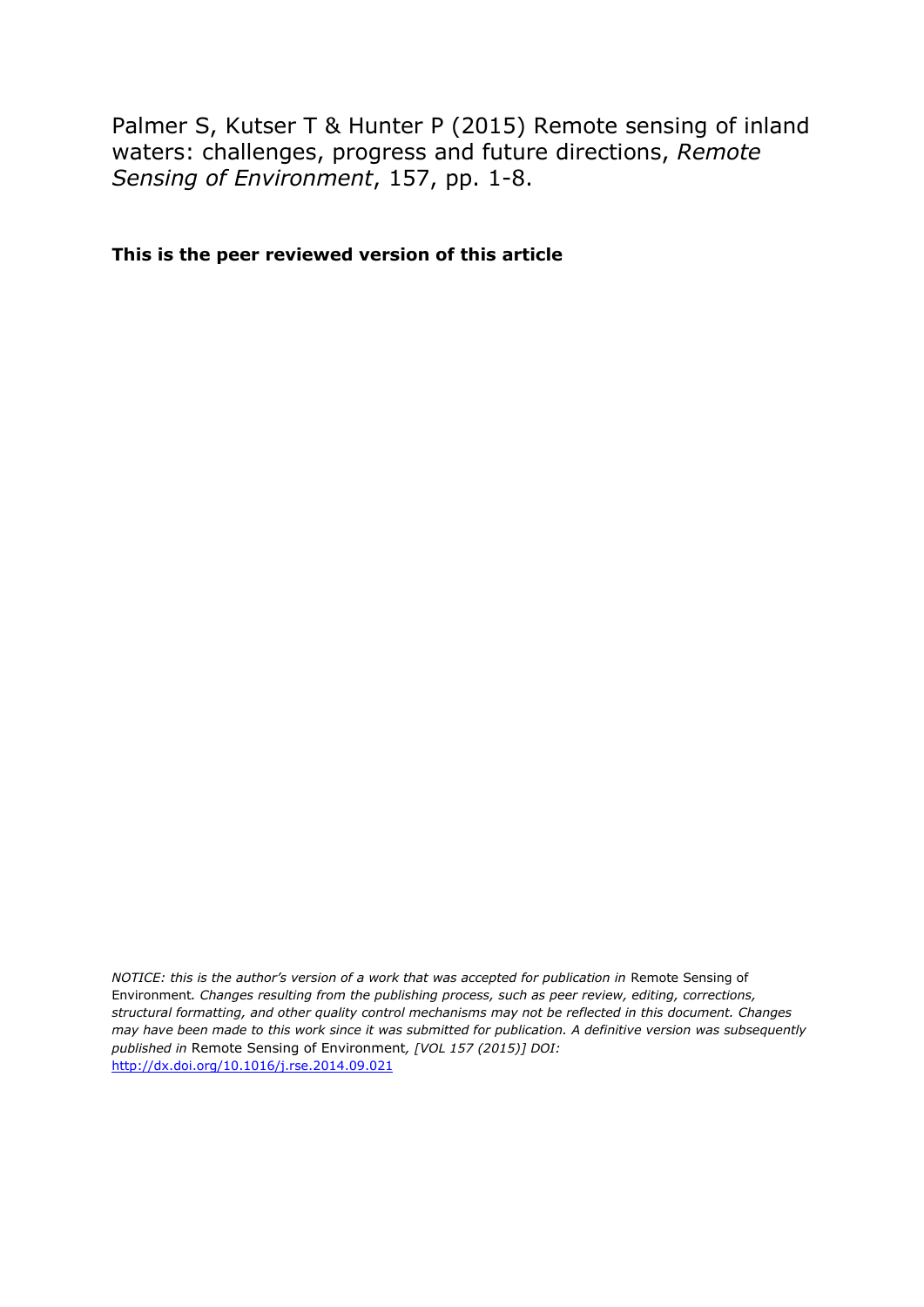# **Remote sensing of inland waters: challenges, progress and future directions**

Stephanie C.J. Palmer<sup>a</sup>, Tiit Kutser<sup>b</sup>, Peter D. Hunter<sup>c</sup> 

6 <sup>a</sup>Balaton Limnological Institute, Hungarian Academy of Sciences Centre for Ecological Research, Klebelsberg K. u. 3, Tihany 8237, Hungary

8 <sup>b</sup>Estonian Marine Institute, University of Tartu, Mäealuse 14, Tallinn 12618, Estonia

9 <sup>c</sup>Biological and Environmental Sciences, School of Natural Sciences, University of Stirling, Stirling FK9 4LA, UK

# **1. Introduction**

 In addition to providing water resources for various human uses (Postel, 2000), inland waters provide important and diverse habitat and ecosystem services, supporting of high levels of biodiversity (Brönmark and Hansson, 2002; Duker and Bore, 2001). They are important components of global carbon and nutrient cycles (Tranvik et al. 2009; Bastviken et al., 2011). However, like many other ecosystems, lakes and rivers are threatened by the synergistic effects of multiple, co-occurring environmental pressures, notably nutrient enrichment and other organic and inorganic pollution, climate change, acidification, the establishment and spread of invasive species, and the diversion or extraction of upstream source waters (Brönmark and Hansson, 2002; Dudgeon et al., 2006). Their importance, as well as their sensitivity to and capacity to reflect climate, land use and other environmental change, has garnered inland waters increasing attention over recent years. The assessment and monitoring of lakes and rivers is crucial to our ability to understand and disentangle the effects of environmental change on freshwater ecosystems and to model future change. There is also an increasing regulatory need to increase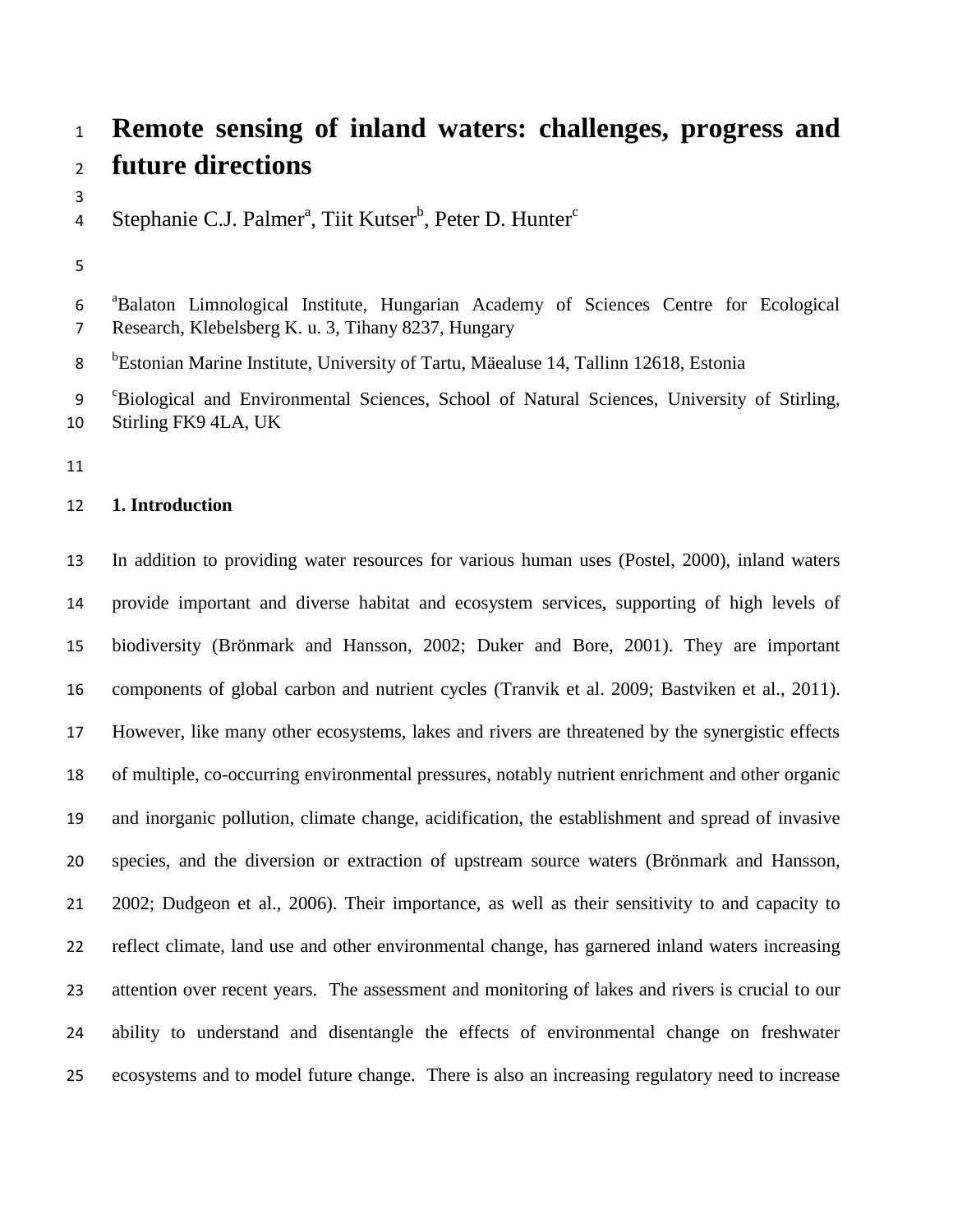the coverage and frequency of freshwater monitoring, arising from legislation such as the European Union's Water Framework Directive for example. There are, however, upwards of 117 million lakes on Earth (Verpoorter et al., 2014) and only a very small proportion of these are regularly and consistently monitored. Conventional, *in situ* monitoring is limited in terms of spatial coverage and representativeness, as well as in terms of frequency for many sites, and is simply non-existent in a great many others.

 Remote sensing has long been recognized as having the potential to complement conventional approaches to lake monitoring (Bukata, 2013 and references therein). Indeed, research on the remote sensing of inland waters has been undertaken for almost as many years as that in ocean colour science, but whereas satellite observations are used operationally to measure ocean colour, their use for monitoring inland waters has made less progress. Inland water remote sensing has faced, and continues to face, many challenges not only in terms of the science underpinning the retrieval of physical and biogeochemical properties over what are typically highly optically complex waters, but it has also suffered from the lack of funding, infrastructure and the mechanisms needed to coordinate research efforts across what has been historically a rather fragmented community.

## **1.1 Challenges: past and present**

 The ocean colour sensors that have supported much of the research and service development in marine remote sensing have or had coarse spatial resolutions that makes them unsuitable for remote sensing applications over most rivers, lakes and reservoirs. This has meant that the inland water community has often had to make use of data from satellite sensors with higher spatial resolutions designed primarily for land applications, such as the National Aeronautics and Space Administration (NASA) Landsat series. However, while these sensors have adequate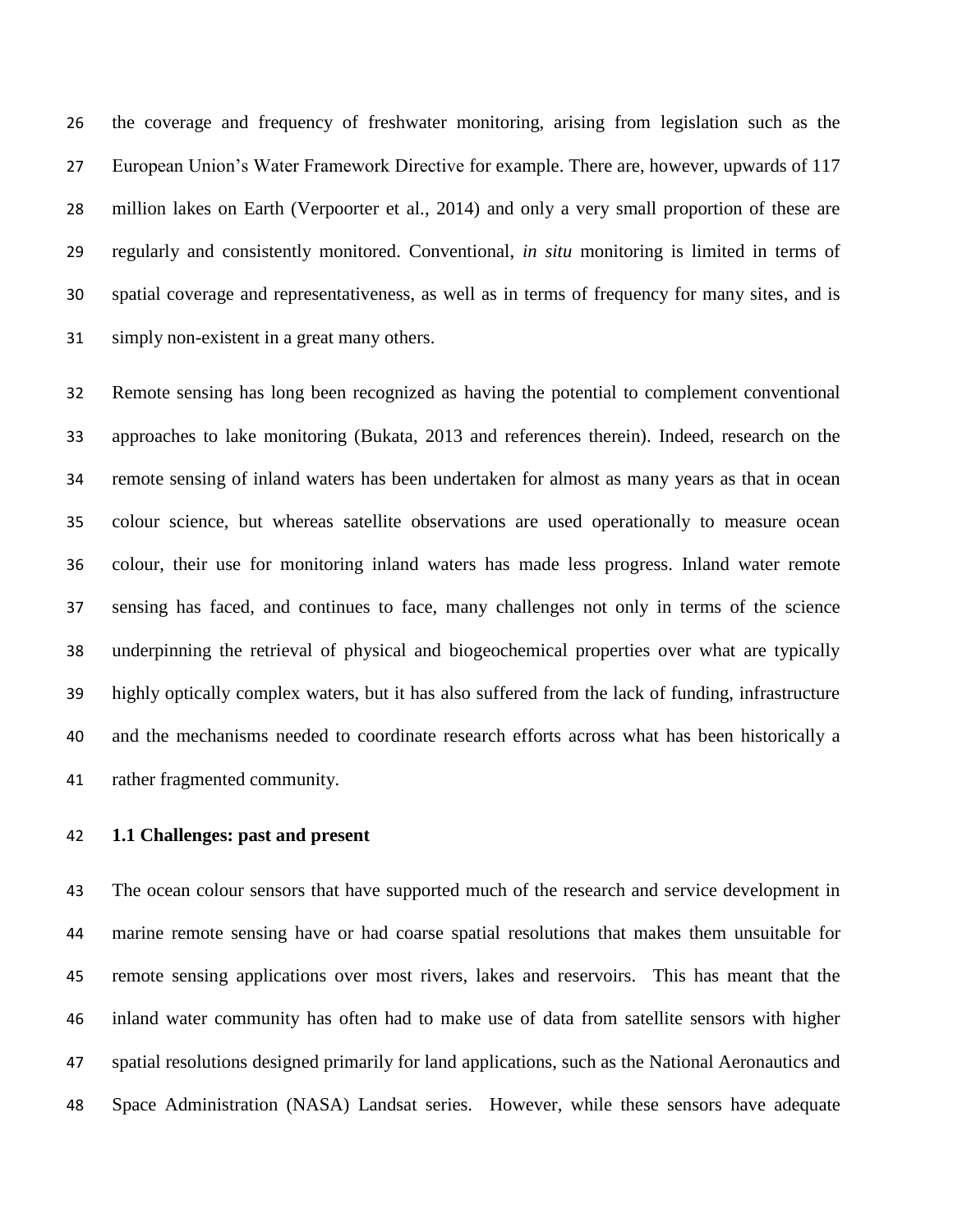spatial resolutions for many lakes, their spectral coverage and resolution, as well as their radiometric sensitivity, is not optimal for many applications over inland waters (e.g., phytoplankton pigment or colored dissolved organic matter (CDOM) retrieval).

 The optical complexity of inland waters, atmospheric correction issues, adjacency effects and some other unresolved problems add great additional challenges to inland water remote sensing in comparison with ocean colour remote sensing. The optical complexity of inland waters stems from the fact that these waters are typically characterised by high concentrations of 56 phytoplankton biomass (typically on the order of between1 and  $100 \text{ mg m}^{-3}$  chlorophyll-a (chl-a), 57 and up to 350 mg m<sup>-3</sup> (Gitelson et al., 1993) or higher, especially under "algal scum" conditions (Quibell, 1992)), mineral particles, detritus and CDOM that typically do not co-vary over space and time. Moreover, their optical properties are highly variable between and even within water bodies. These issues have complicated the development of algorithms for inland waters and typically limit their applicability between different sites. The continentality of the atmosphere over inland waters and their proximity to the land surface also introduces additional difficulties for atmospheric and adjacency correction procedures and this further impacts the performance of in-water algorithms.

 Marine remote sensing research has benefitted from significant investment from space agencies and international funding organizations (e.g., the European Commission (EC)). This funding has supported large, multinational projects on the development and validation of satellite ocean colour products. In contrast, inland water remote sensing has historically been considered mainly a local, national or perhaps regional concern and as such has often fallen between the gaps between funding agencies. The inland water community is smaller in number, more fragmented and less well funded than the ocean colour community, particularly when one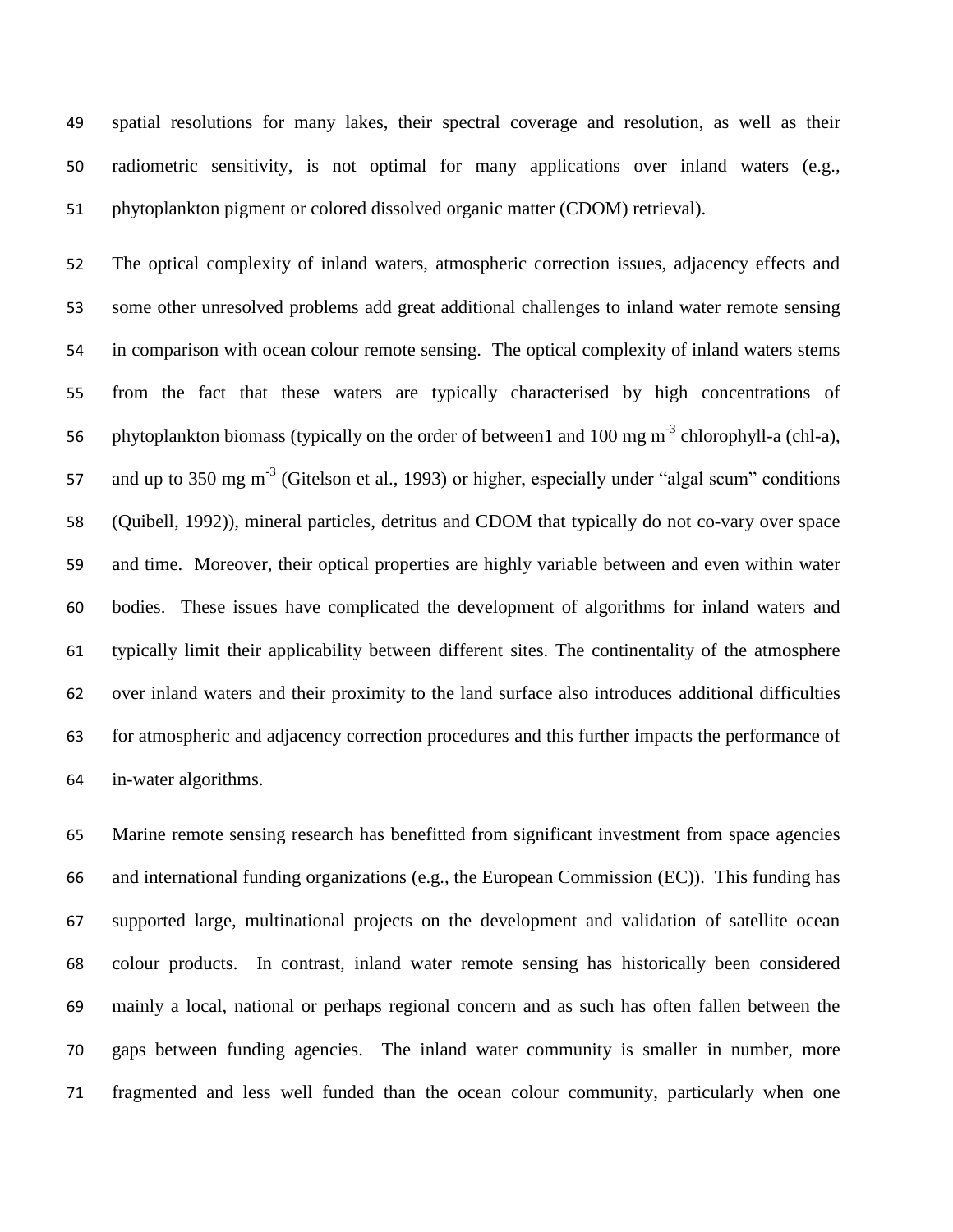considers the number and complexity of the challenges currently faced. Most inland water remote sensing groups are comprised of a small number of scientists and students and historically there has been a lack of coordination and collaboration among these groups at the national or international level. In marine remote sensing, organisations such as the International Ocean Colour Coordinating Group (IOCCG) fulfill a strategic role in establishing research agendas and coordinating community-wide activities, but until recently the inland water community has had limited representation within such organisations.

 The fragmented nature of the inland waters remote sensing community and funding has consequently impeded the exchange of skills and expertise across the community and made it more challenging to facilitate shared use *in situ* data and other resources necessary to address some of the key challenges and push the science forwards. The development and validation of atmospheric and in-water models for optically-complex waters can only be properly advanced through rigorous testing and refinement of candidate algorithms across the full spectrum of optical water types. However, many groups currently only have access to *in situ* data from a limited range of optical water types, and thus validation studies are often biased towards certain water types. More comprehensive validation studies can only realistically be achieved through close collaboration and the open exchange of data between international research groups. This argument can be extended to include access to infrastructure, such as fixed moorings for *in situ* radiometers (e.g., the AERONET-ocean color (-OC) stations) to support the vicarious calibration and atmospheric correction of satellite data. Currently, there is only a single AERONET-OC station in an inland water body (Lake Vanern, Sweden), an obvious constraint for atmospheric correction studies more broadly.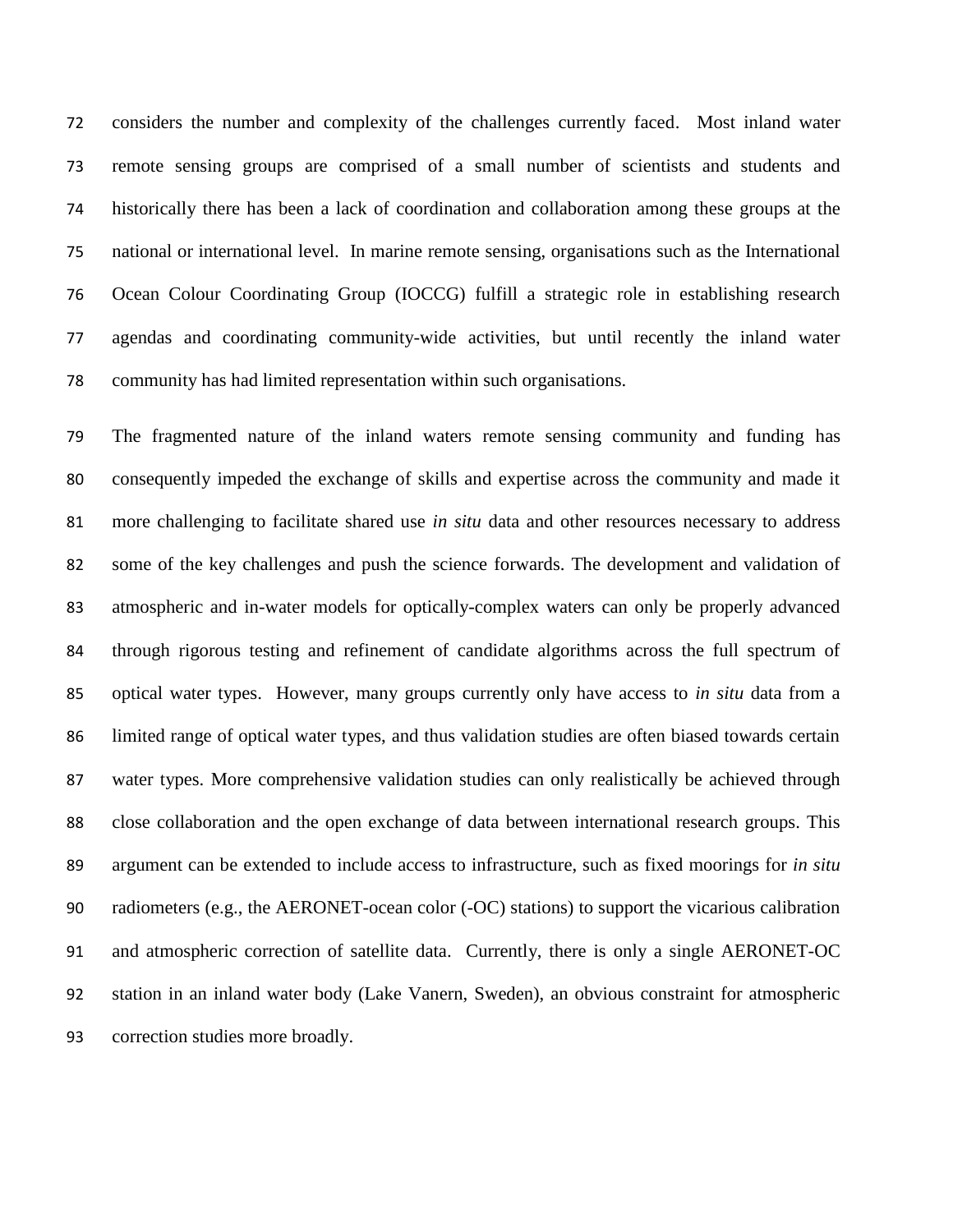Downing (2014) highlights the isolationism that has existed between limnologists and oceanographers. This extends to the Earth observation community (Bukata, 2013) where historically there has been a notable lack of collaboration between ocean colour and inland water remote sensing scientists. This is, at least in part, a consequence of the nature of research funding, but has limited the exchange of skills and expertise between the two communities. In the last decade or so, some ocean colour scientists have extended their interests from the oceans through the coastal zone to the more optically-complex waters found inland, and in doing so have discovered some methods relatively new to ocean remote sensing which were actually used in inland water remote sensing decades ago (detailed in Bukata, 2013). Unfortunately, a large amount of valuable inland water remote sensing research has also been rather overlooked because it was published in the pre-digital era, and many interesting studies were only published in the gray literature (conference proceedings, PhD theses, etc.) or in inaccessible journals.

 More generally, the wider scientific community has been slow to fully recognise the importance of freshwater ecosystems to global-scale processes (e.g., biogeochemical cycling, climate change, maintenance of biodiversity) and the provision of ecosystem services upon which human society relies. Inland waters only comprise a tiny fraction of the Earth's surface water, but it is becoming increasingly clear that are of disproportionate importance to the global biosphere (Downing, 2014). However, our knowledge of the global status of lakes and their responses to environmental change remains poor and there is an urgent need to better constrain our understanding of the role of lakes in regional- and global-scale processes. The wider adoption of remote sensing observations alongside existing *in situ* approaches will be crucial to furthering our understanding of the global status and role of inland waters.

#### **1.2 Progress to date**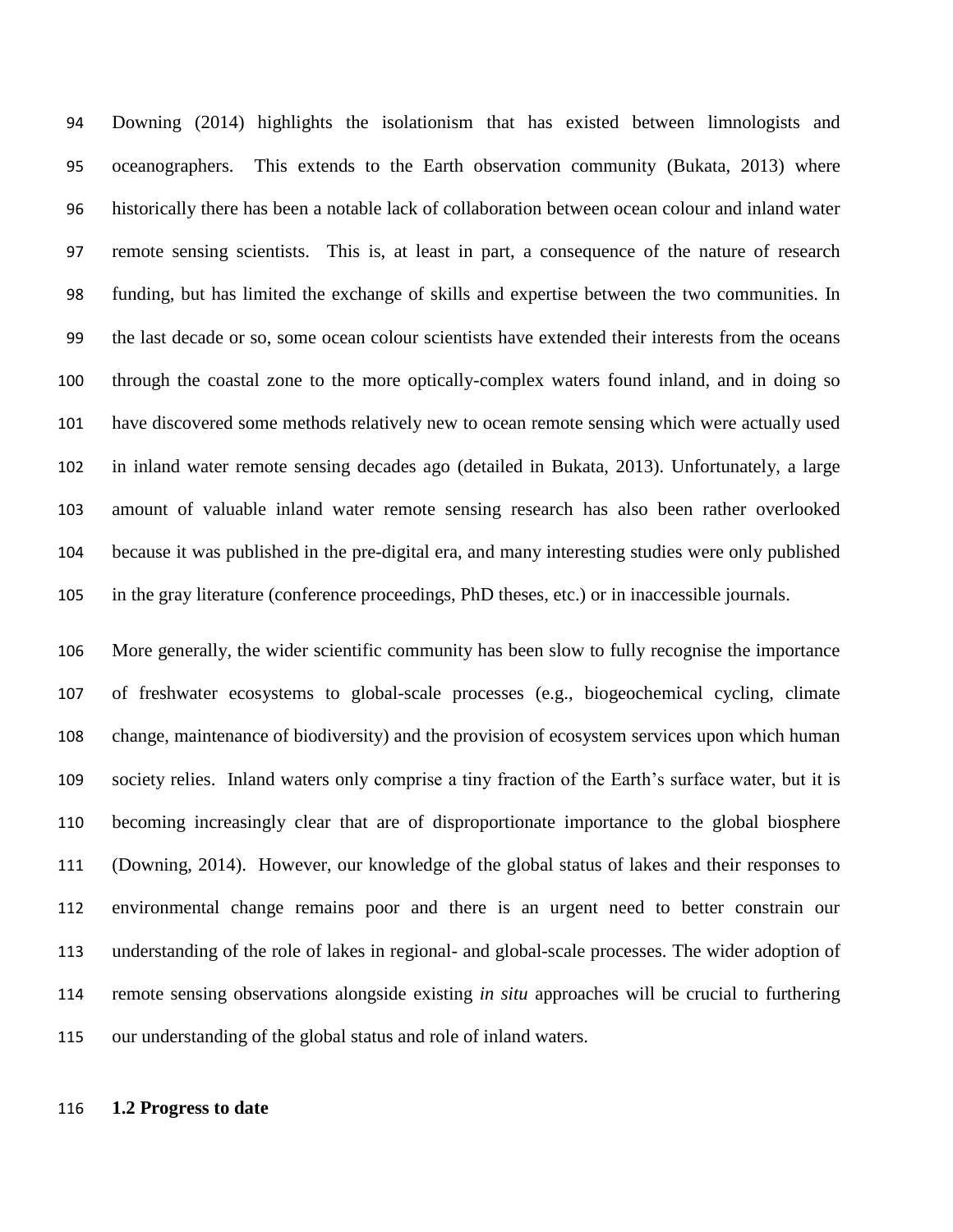Several recent works have reviewed water constituent retrieval algorithms applied to inland waters using various sensors (Odermatt et al., 2012; Matthews, 2011; Kutser, 2009), an ongoing and major challenge in such optically-complex systems. In this introductory paper, our aim was not to provide an exhaustive review of issues and previous work, but to highlight just a few examples from the past to show the particular challenge that inland water remote sensing 122 scientists face and how these challenges have been and are currently being tackled.

 In spite of their somewhat limited capabilities, satellite sensors have been used extensively in lake remote sensing for several decades now. Many studies have and continue to exploit the relatively high spatial resolution of sensors intended primarily for land applications. Verdin (1985), for example, used Landsat to retrieve chl-a and Secchi depth in US lakes. Dekker and Peters (1993) assessed Landsat TM capabilities in retrieving various Dutch lake water characteristics (seston dry weight, sum of chl-a and phaeopigments and Secchi depth), although accuracy of the results was found to be limited. Dekker et al. (2001, 2002) obtained reliable total suspended matter (TSM; dry seston weight) retrievals from Landsat and from the Satellite Pour l'Observation de la Terre (SPOT) sensor of the French Centre national d'études spatiales (CNES). Olmanson et al. (2008) used the Landsat archive for mapping lake water clarity over 10,000 Minnesota lakes. Tebbs et al., (2013) mapped high-biomass cyanobacteria blooms in Lake Bogoria using Landsat-derived chl-a. Moreover, the long-term data archive from the Landsat satellite series provide an opportunity to study long-term changes taking place in lakes. Kutser (2012), for example, evaluated suitability of Landsat archive for mapping CDOM changes in Swedish lakes over the last thirty years. The later launch of sensors with improved radiometric and/or spectral capabilities led to improvements in our ability to retrieve information on in-water constituents. For example, the NASA Advanced Land Imager (ALI) onboard the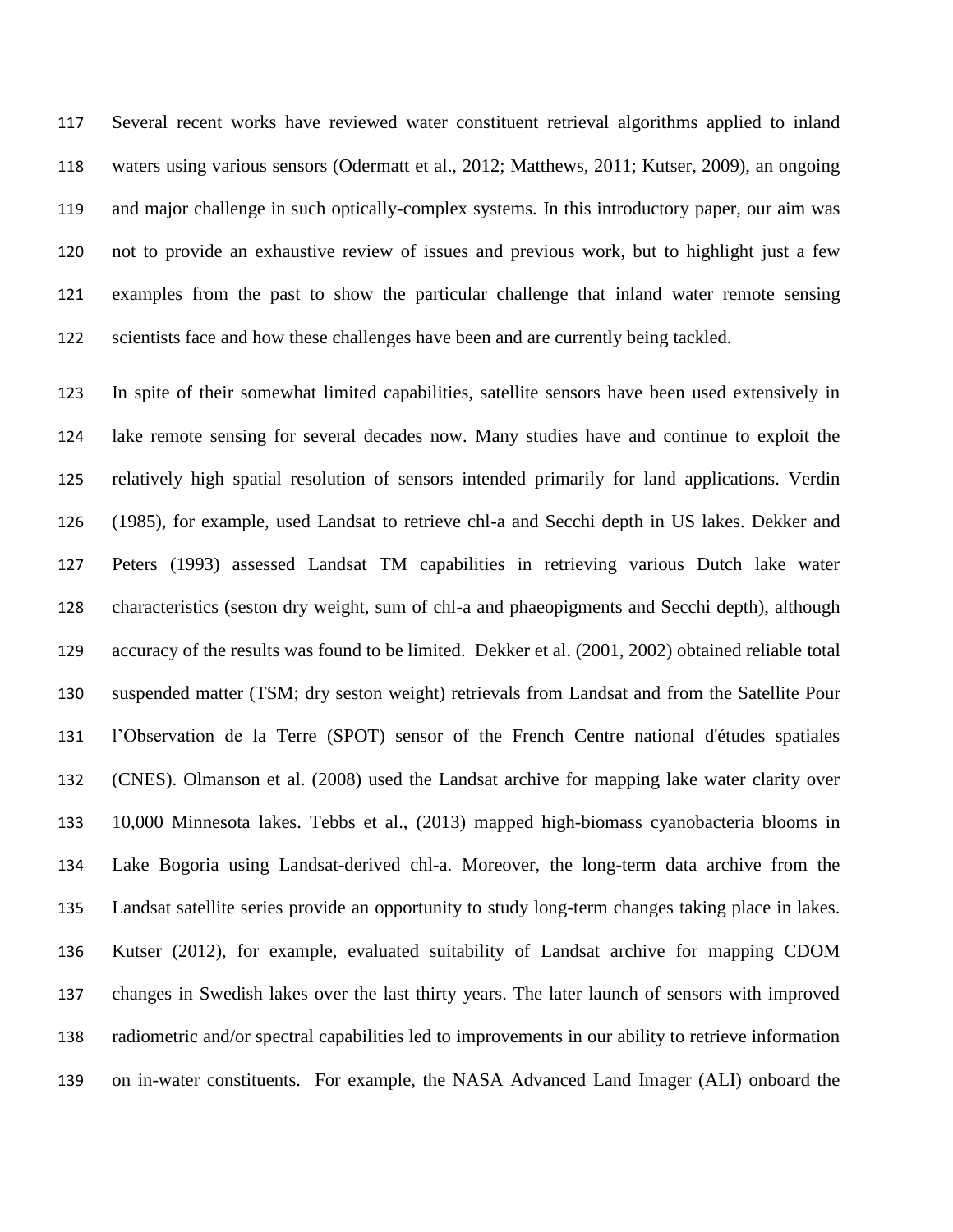Earth Observing-1 Mission (EO-1) was used to estimate CDOM absorption in boreal lakes (Kutser et al., 2005), while the first civilian hyperspectral sensor in space, Hyperion, also onboard EO-1, was used to retrieve chl-a and tripton (Giardino et al., 2007a).

 Similarly, many remote sensing investigations of lakes make use of sensors intended for ocean colour applications. Early examples include Bukata et al. (1981) who used NASA Costal Zone Color Scanner (CZCS) imagery and model simulations to show that green-to-red rather than blue-to-green ratios were necessary for the retrieval of chl-a in optically complex waters, particularly those with high phytoplankton biomass. Mortimer (1988) used CZCS thermal data to identify bar fronts and upwelling zones. Binding et al. (2007) merge CZCS and NASA Sea- Viewing Wide Field-of-View Sensor (SeaWiFS) data to obtain long time series of water clarity (Secchi depth) for the lower Laurentian Great Lakes. SeaWiFS data have also been used chl-a retrieval for lakes (e.g., Witter et al., 2009; Heim et al., 2005), as well as chl-a, dissolved organic carbon (DOC) and suspended matter retrieval (e.g., Pozdnyakov et al. 2005; Korosov et al. 2007) for further use in spatiotemporal analysis (e.g., Pozdnyakov et al. 2013; Shuchman et al. 2006) in very large lakes (e.g., Balikal, Lagoda). NASA Moderate-Resolution Imaging Spectroradiometer (MODIS) has been used over a number of lakes, particularly for the retrieval of chl-a (e.g., Wang et al., 2011, 2008; Bergamino et al., 2010; Chavula et al., 2009; de Moraes Novo et al., 2006), TSM, turbidity and Secchi depth (e.g., Kaba et al., 2014; Knight and Voth, 2012; Zhang et al., 2010; Tarrant et al., 2010; Chang et al., 2009) and surface water temperature (e.g., Bresciani et al., 2011; Crossman and Horel, 2009; Reinart and Reinhold, 2008). These examples are by no means exhaustive, but do demonstrate the insight that has been possible to be gained through the use ocean colour data despite their relatively coarse spatial resolutions and their limited spectral coverage.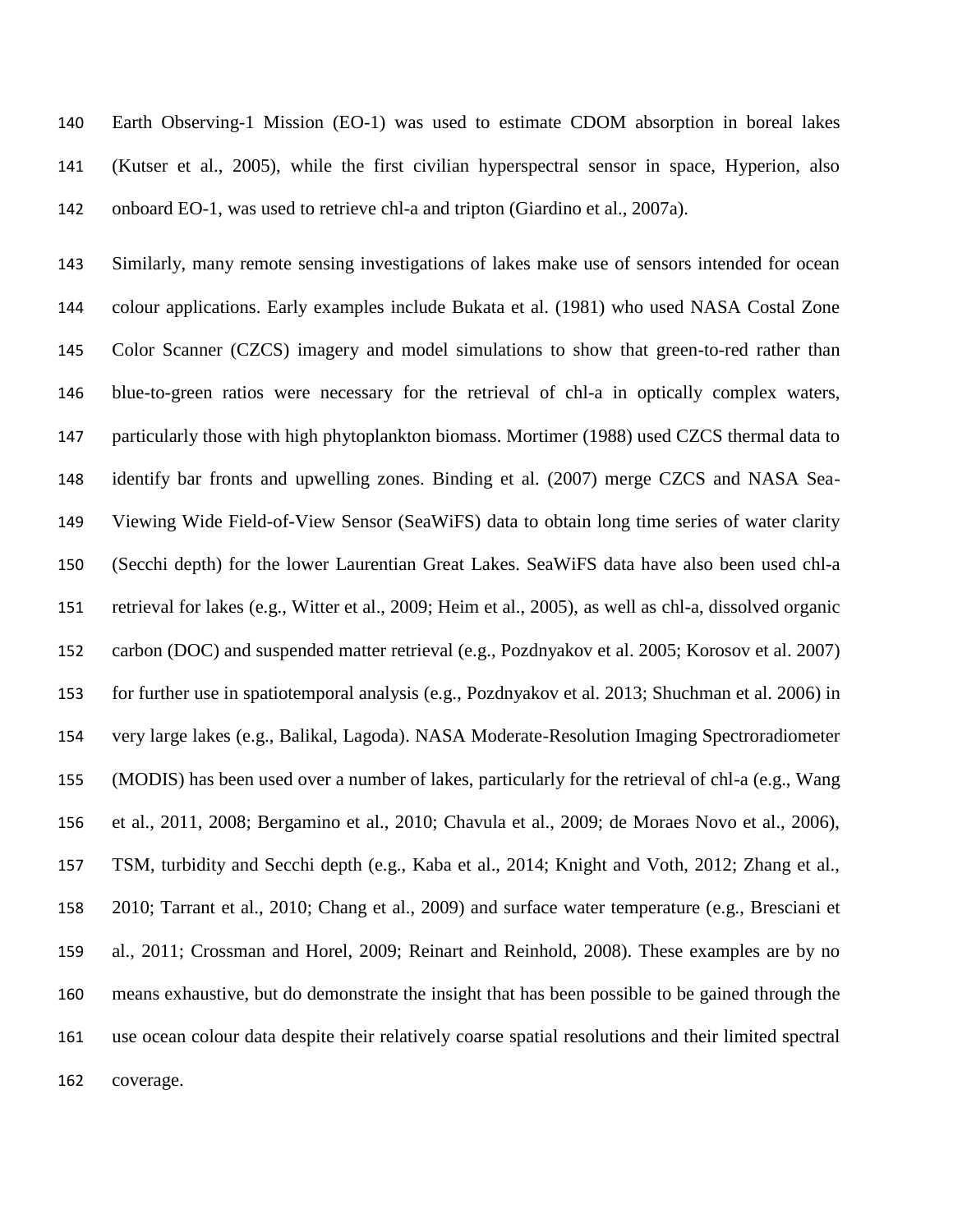The MEdium Resolution Imaging Spectrometer (MERIS) aboard the European Space Agency (ESA) Envisat platform was also primarily intended for oceanic observation, but presented improved spatial resolution compared with previous ocean colour sensors, as well as a few extra spectral bands at key wavelengths. Both of these new capabilities were useful in the retrieval of concentrations of optically active substances in lakes (Koponen et al., 2008), in identifying and the quantitative remote sensing of cyanobacterial blooms (Matthews et al., 2012) as well as in developing bloom monitoring systems (Wynne et al., 2013). Several studies presented in this special issue (Lunetta et al., this issue, Kallio et al., this issue, Kutser et al., this issue, Palmer et al., this issue, Sterckx et al., this issue) make use of MERIS imagery in lake research. Although no longer actively being acquired, MERIS data remain highly valuable in terms of its still under- exploited archive dataset and planned continuity through future missions (i.e., Sentinel-3 Ocean and Land Colour Imager (OLCI) of ESA).

 It should also be noted that many advances in inland water remote sensing have been achieved through the use of hyperspectral data from airborne or hand held sensors. Vertucci and Likens (1989) proposed a lake classification scheme based on water reflectance spectra and also developed an algorithm for DOC retrieval. The peak near 700 nm, now recognized as vital to the relative success of MERIS chl-a retrievals compared with the preceding land and ocean color sensors described above, was utilised in hyperspectral chl-a retrieval more than three decades ago (Vasilkov & Kopelevich, 1982; Gitelson, 1992). The first attempts to retrieve accessory pigments (and consequently dominant phytoplankton groups) from airborne data were also undertaken in a lake environment (Richardson et al. 1994). This study used derivative analysis, which was a novel approach for inland water remote sensing. More recent studies have used hyperspectral data to focus on phycocyanin retrieval for the identification and quantification of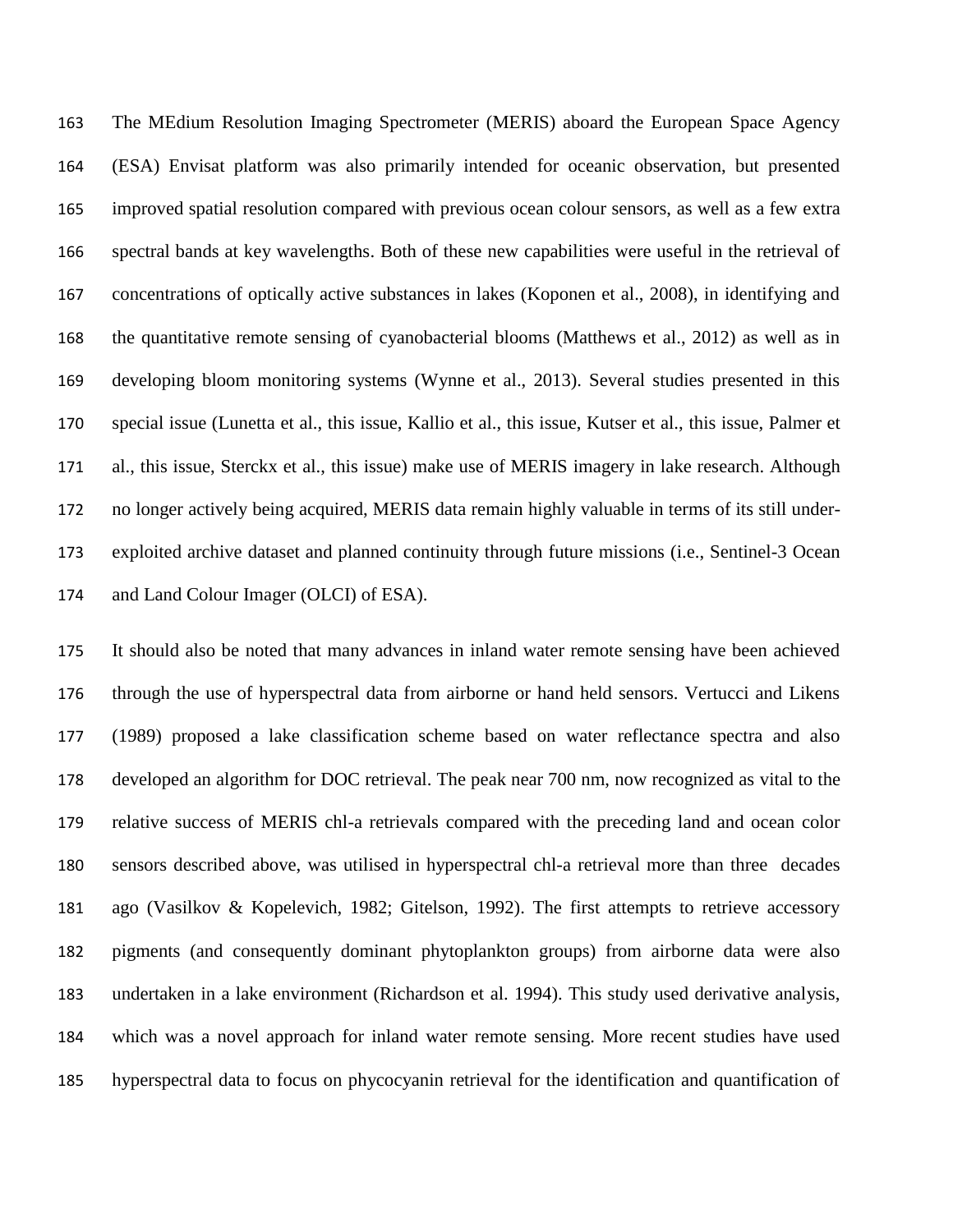| 186 | cyanobacteria biooms in lakes (e.g., Li et al., 2012; Hunter et al., 2008, 2010a; Mishra et al.,     |
|-----|------------------------------------------------------------------------------------------------------|
| 187 | 2009; Randolph et al., 2008; Yang and Pan, 2006; and Simis et al., 2005 among others).               |
| 188 | Band ratio type algorithms for estimating various lake water characteristics ranging from chl-a,     |
| 189 | CDOM, and suspended matter to water turbidity/transparency have been developed by many               |
| 190 | authors (e.g., Bukata et al., 1981, Dekker et al., 1991, Gitelson et al., 1993, Kutser et al., 1995, |
| 191 | Kallio et al., 2001, Kutser et al., 2005; Koponen et al., 2007 to name only a few; see also          |
| 192 | references in the reviews by Matthews, 2011 and Odermatt et al., 2012) using multispectral           |
| 193 | satellite as well as hyperspectral data. Remote sensing has been used in mapping shallow water       |
| 194 | benthic habitat in inland waters (Giardino, et al., 2007b; Hunter et al., 2010b; Shuchman et al.,    |
| 195 | 2013a), and to estimate lake primary production using satellite observations (Bergamino et al.,      |
| 196 | 2010; Shuchman et at., 2013b). However, while primary production models have been used               |
| 197 | relatively widely in ocean waters, and have more recently been adapted for some optically-           |
| 198 | complex coastal waters, very few studies have attempted to adapt and validate these models for       |
|     |                                                                                                      |

cyanobacteria blooms in late  $\frac{1}{2}$  et al., 2012; Hunter et al., 2008, 2010a; Mishra et al., 2008, 2010a; Mishra et al., 2008, 2010a; Mishra et al., 2008, 2010a; Mishra et al., 2010a; Mishra et al., 2010a; Mishra

lakes or other inland waters.

 More sophisticated neural network and physics-based inversion methods have also been used to estimate in-water Inherent Optical Properties (IOPs) (Odermatt et al., 2012). For example Hoogenboom et al. (1998) used matrix inversion for retrieving chl-a and suspended matter. Arst and Kutser (1994) used a modelling approach (described further in Kutser et al. (2001)) where chl-a, CDOM and suspended matter concentrations were estimated based on modelled spectra. Full measured hyperspectral lake reflectance spectra were compared with reflectance spectra generated through bio-optical modelling and it was assumed that the concentrations used in the model simulation correspond to real concentrations if the modelled spectrum matched with the measured one. Later, this approach was developed into the spectral library or look-up-table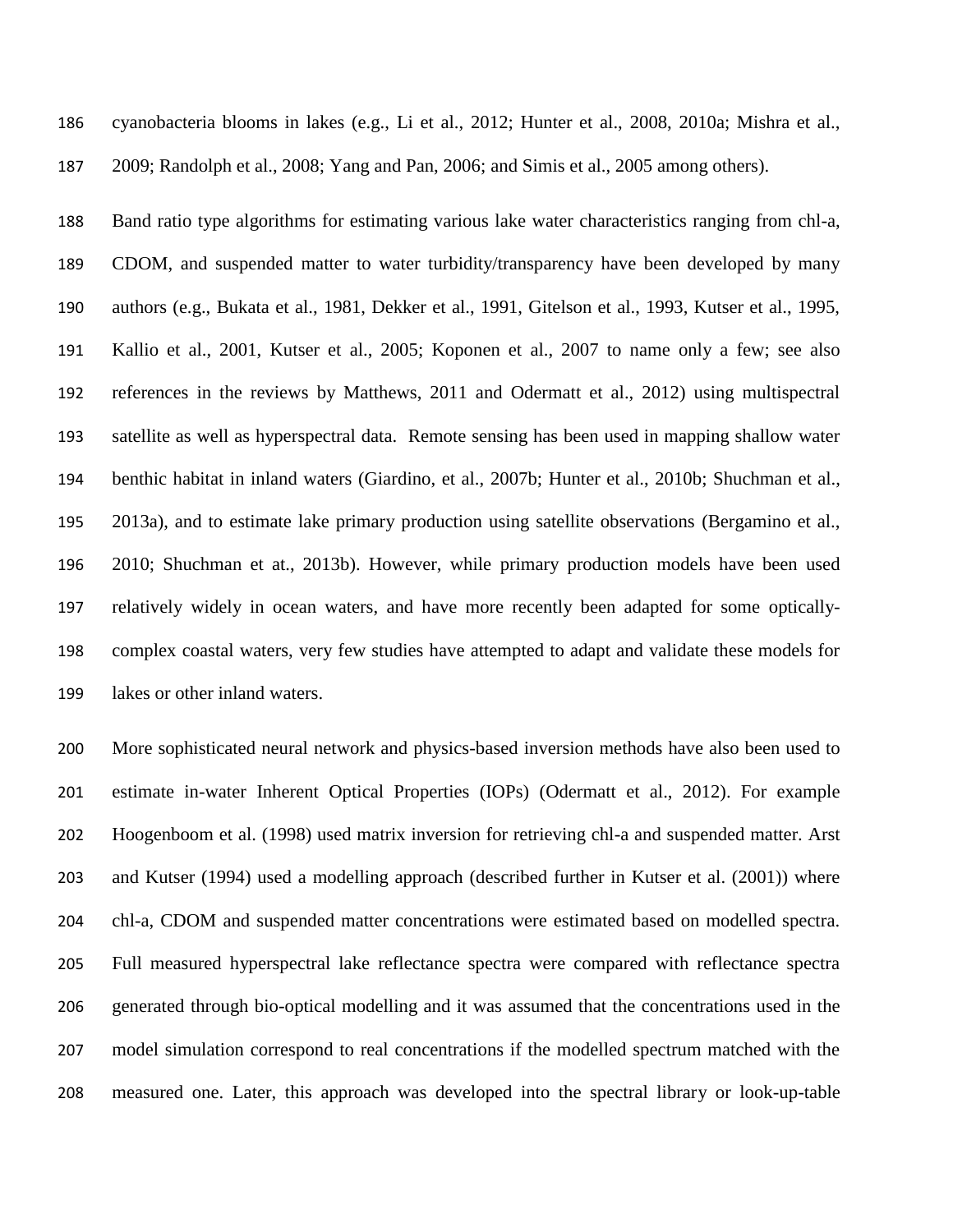approach (Yang et al., 2011), as for large images it is computationally more efficient to model reflectance spectra in advance rather than run the model when interpreting remote sensing spectrum from each pixel. Giardino et al. (2012) developed a software package incorporating their Bio-Optical Model Based tool for Estimating water quality and bottom properties from Remote sensing images (BOMBER), originally intended to retrieve optical and benthic properties for lakes but also applicable in other optically-complex contexts (estuaries, coastal zones, etc.). Brando et al. (2012) present an adaptive implementation of the linear matrix inversion (LMI) method which accounts for variability in both IOPs and mass-specific IOPs (SIOPs) over space and time in wide-ranging optically-complex waters. Several neural network inversion approaches have also been designed specifically for lake settings (the Lakes processor (Doerffer and Schiller, 2008) within the Basic ERS & Envisat (A) ATSR and Meris Toolbox (BEAM) (Fomferra and Brockmann, 2005)) or have been demonstrated to be transferable to some lakes from coastal zone settings (the Case 2 Regional (C2R; Doerffer and Schiller, 2007) and FUB Water processor (Schroeder et al., 2007), also BEAM plug-ins). SIOP coefficient tuning or approximation is then required to relate retrieved IOPs to the concentrations of water constituents such as chl-a and TSM.

 The application of remote sensing techniques to the quantification and monitoring of a range of parameters and processes, crucial to the quality and functioning of inland waters, continues to be at the centre of an active and growing community of practice. The occurrence of a large number of meetings, workshops and collaborative, international projects in recent years has inspired the current special issue, "Remote Sensing of Inland Waters", which intended to harness this momentum and highlight some of the current state-of-the-art and future priority directions of the community. This special issue updates and extends related, previous collections of works. Zilioli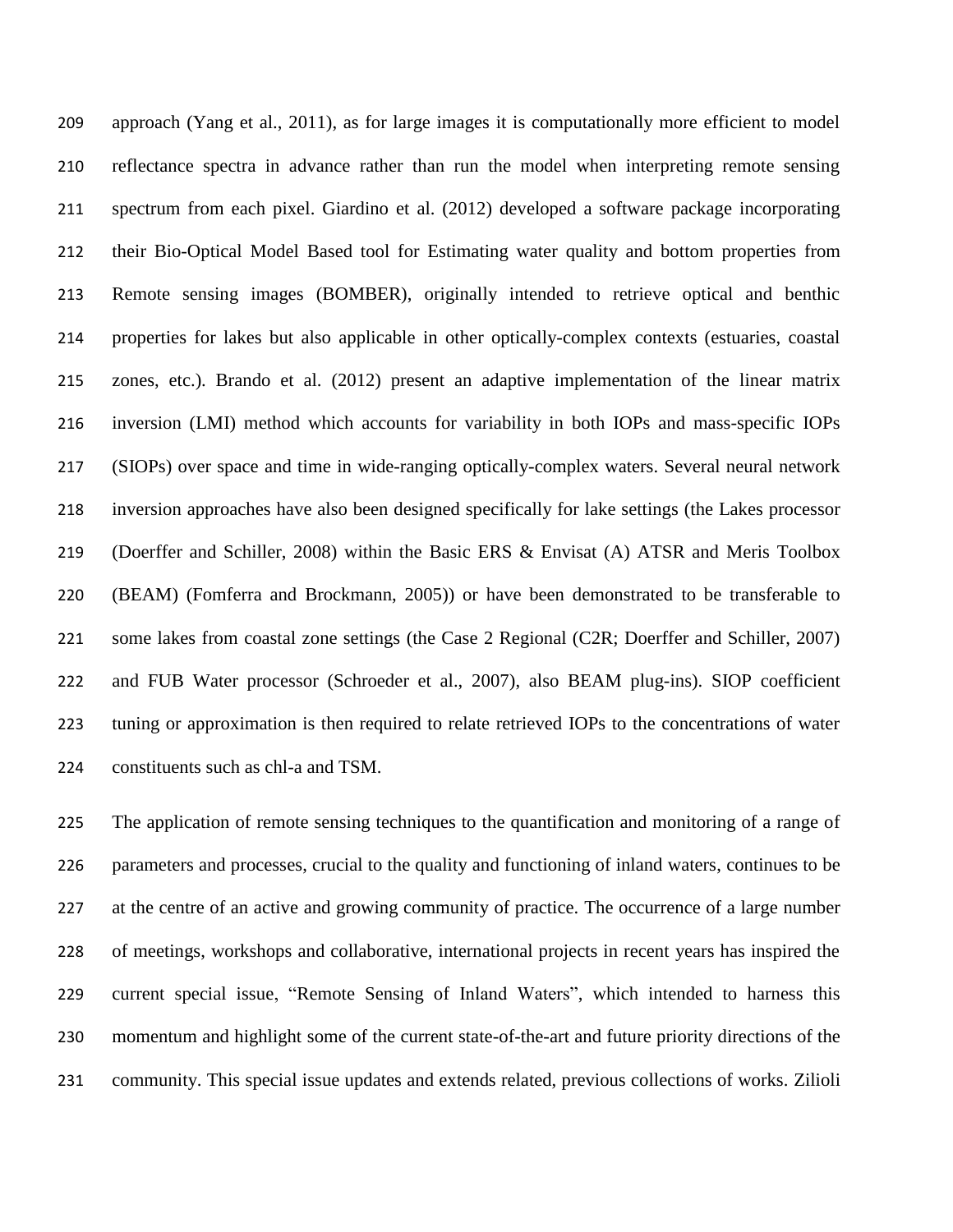(2001) and the numerous contributions of the *Science of the Total Environment* special issue entitled "Lake water monitoring in Europe" highlighted advancements linking remote sensing technologies and approaches with limnology in the European context at that time, and culminated in an invitation to the research and lake management communities to continue furthering such applications, including within other geographic settings. The previous *Remote Sensing of Environment* special issue on "Monitoring freshwater, estuarine and near-shore benthic ecosystems with multi-sensor remote sensing" (Goetz et al., 2008) included several contributions focused on inland freshwater systems (Gons et al., 2008; Olmanson et al., 2008; Ruiz-Verdú et al., 2008) in addition to applications to coastal, intertidal and estuarine zones. The recent "Remote Sensing" special issue of the *Journal of Great Lakes Research* (Shuchman and Leshkevich, 2013) highlighted research on the Great Lakes and large water bodies globally, including the use of both passive (optical) and active (radar, light detection and ranging (LiDAR) and acoustic) data, with applications ranging from coastal/shore zone characterization, in-water constituent retrieval and fundamental optics, ice classification, underwater gliders and aquatic vegetation.

 This special issue focuses specifically on inland waters, considered here to include lakes, reservoirs and rivers. The papers cover a range of topics including: (1) validations of the retrieval of physical and biogeochemical parameters in inland waters; (2) the spatial and temporal analysis of these parameters; (3) methodological developments; and (4) applications of remote sensing of inland waters in management and scientific contexts. Contributions bridging multiple themes and their examination at local, regional or global scales and across diverse geographical settings were encouraged.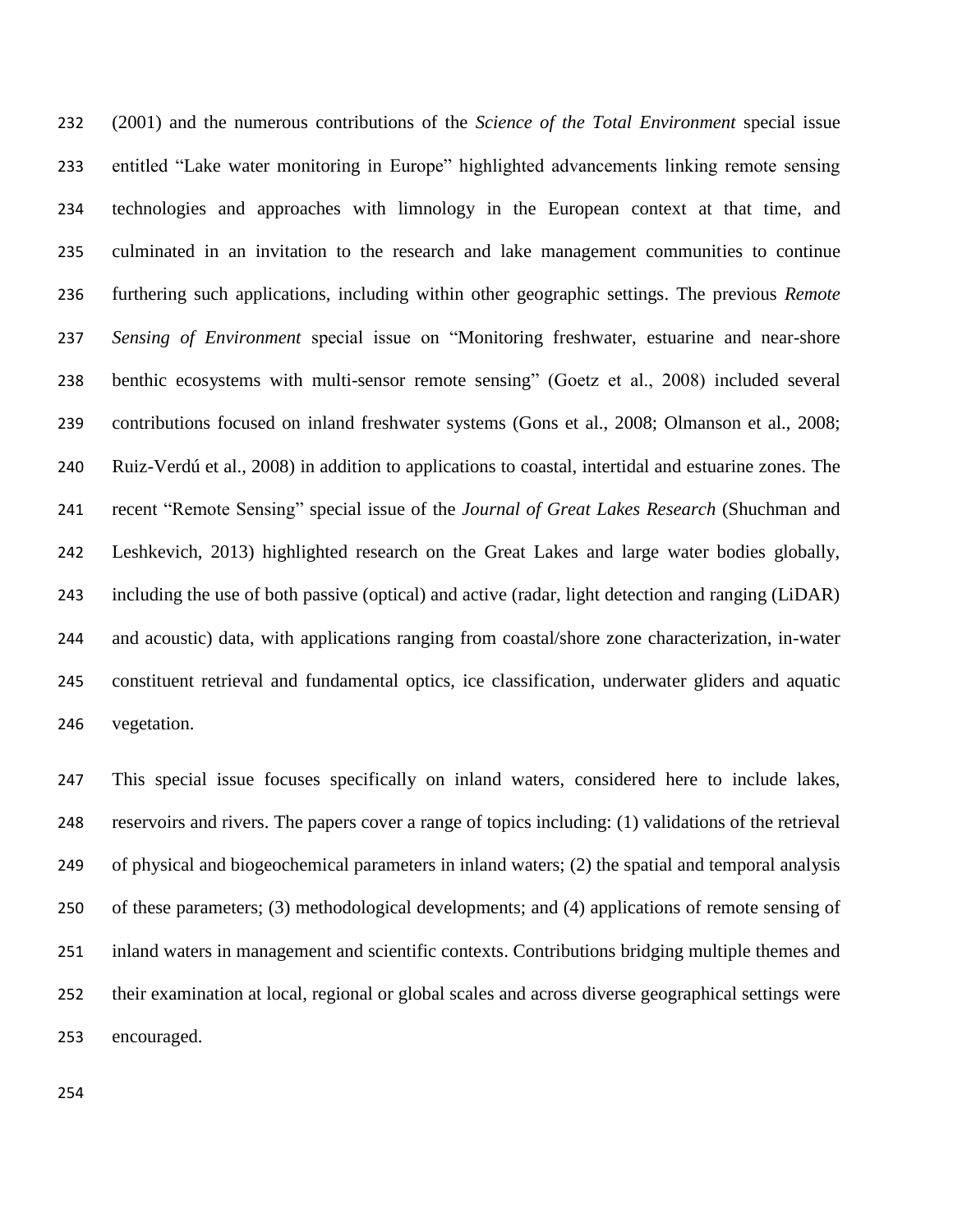#### **2. Contributions of the special issue**

 The contributions to this special issue cover a diverse range, in terms of geographic coverage, spanning inland waters from Africa, Europe, Asia, and North and South America, as well as optical characteristics, size, geomorphology and type, including predominantly lakes but also reservoirs (Curtarelli et al., this issue) and river systems (Brezonik et al., this issue; Lobo et al., this issue). Studies further ranged from local (e.g., Curtarelli et al., this issue; Giardino et al., this issue; Stratoulias et al., this issue) to regional (e.g., Brezonik et al., this issue; Brooks et al., this issue; Lunetta et al., this issue; Kallio et al., this issue) in scale, as well as the comparison of geographically disparate ecosystems (Oyama et al., this issue). Although radar, acoustic and LiDAR are known to be capable of providing information on inland waters (notably pertaining to ice cover (e.g., Leshkevich & Nghiem, 2013), bathymetry (e.g., Meadows, 2013) and water quantity, as well as fluorescence LiDAR water quality measurements (e.g., Palmer et al., 2013)), the contributions to this special issue made exclusive use of passive optical data of varying spectral resolutions, from both satellite and airborne sensors in combination with *in situ* measurements. Diverse biophysical and water quality parameters were targeted, as was the response of study sites to a number of environmental pressures.

 Cyanobacteria detection and biomass quantification has been confirmed as a priority through several contributions on this topic, using both phycoyanin (Li et al., this issue) and cell counts (Lunetta et al., this issue), which are more consistently available from some conventional monitoring programs, as proxies. Oyama et al. (this issue) made use of a sequence of spectral 275 indices applied to Landsat TM and ETM + data to distinguish dense cyanobacteria blooms from aquatic vegetation, which is often a challenge due to their similar signatures in the red and near-infrared (NIR) ranges. Li et al. (this issue) present a new approach to partition light absorption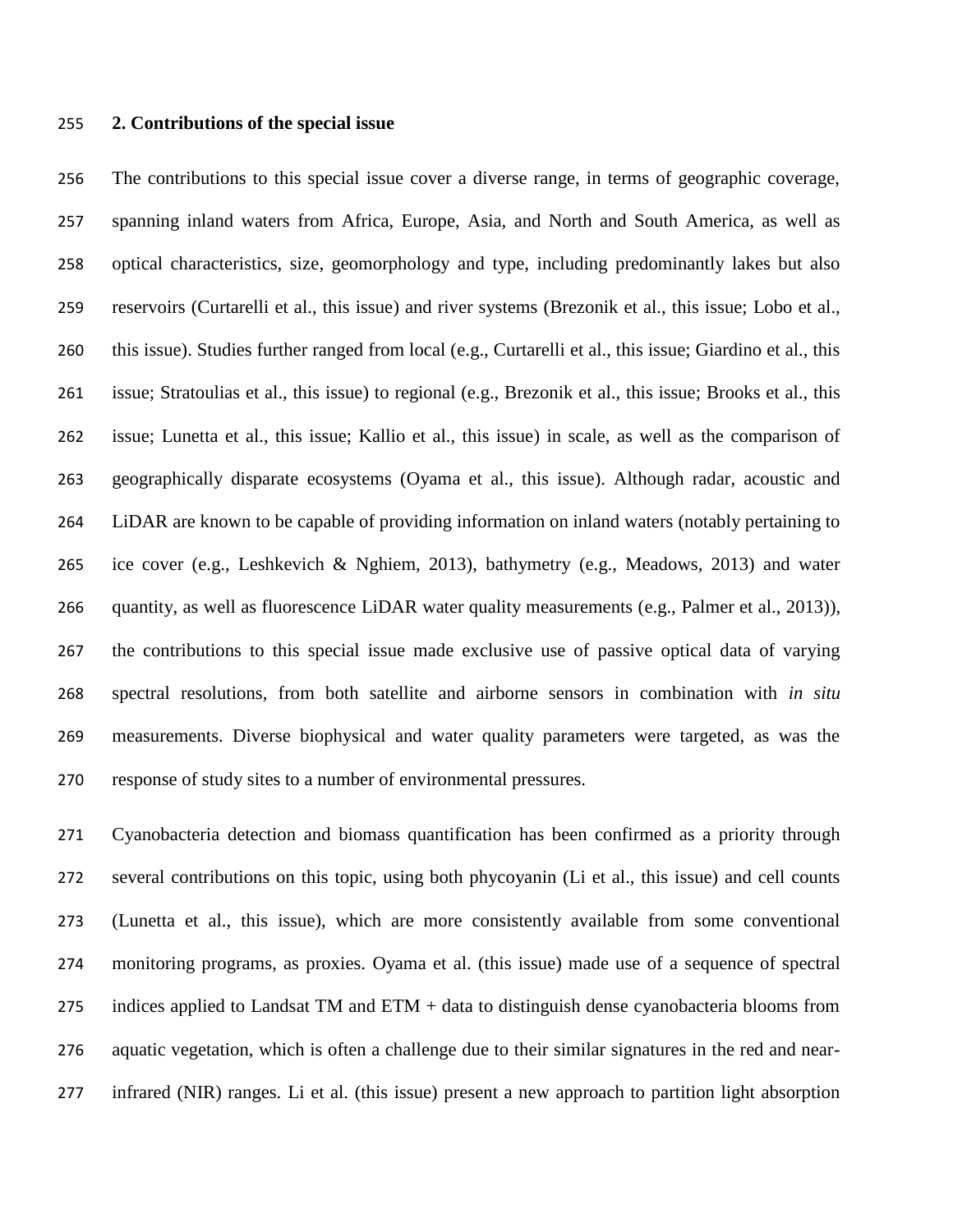and thereby estimate phycocyanin. A substantial improvement over previous methods to retrieve low concentrations in particular was demonstrated, with implications for the sensitivity of bloom onset detection. The validation of an existing MERIS cyanobacteria product by Lunetta et al. (this issue) made use of an extensive (n > 2000) *in situ* dataset from across eight states of the US, and confirmed its potential to complement and inform operational monitoring activities.

 Another recurring theme within the special issue is the mapping of shoreline and aquatic vegetation in addition to further benthic substrate classes. Giardino et al. (this issue) made use of airborne hyperspectral data to quantify and map suspended particulate matter, submerged aquatic vegetation (SAV) and benthic substrate in the shallow, turbid Lake Trasimeno, Italy. Mapping was further used to assess the role of SAV colonisation in maintaining the local transparency of the water, and vice versa. Brooks et al. (this issue) also consider SAV colonisation and spatial patterns, particularly the nuisance *Cladophora*, throughout the Laurentian Great Lakes. A forty- year Landsat image time-series was used for current and historic mapping, and revealed that both SAV coverage and water clarity are increasing and may be related to the presence of the invasive dreissenid (zebra and quagga) mussels. Stratoulias et al. (this issue) focus on the shoreline ecotone of Lake Balaton, Hungary, and the reed species, *Phragmites australis*. A phenomenon known as "reed die-back" has threatened *P. australis* populations throughout Europe, and *in situ*  measurements coupled with airborne hyperspectral imagery are shown to identify biophysical signals that distinguish affected from unaffected stands.

 Methodological advances with respect to the correction of the adjacency or environmental effect were proposed and validated (Kiselev et al., this issue; Sterck et al., this issue). Both approaches present a sensor-independent solution, acknowledging the growing number of archive, current and future sensors appropriate for the remote sensing of water bodies, and the importance of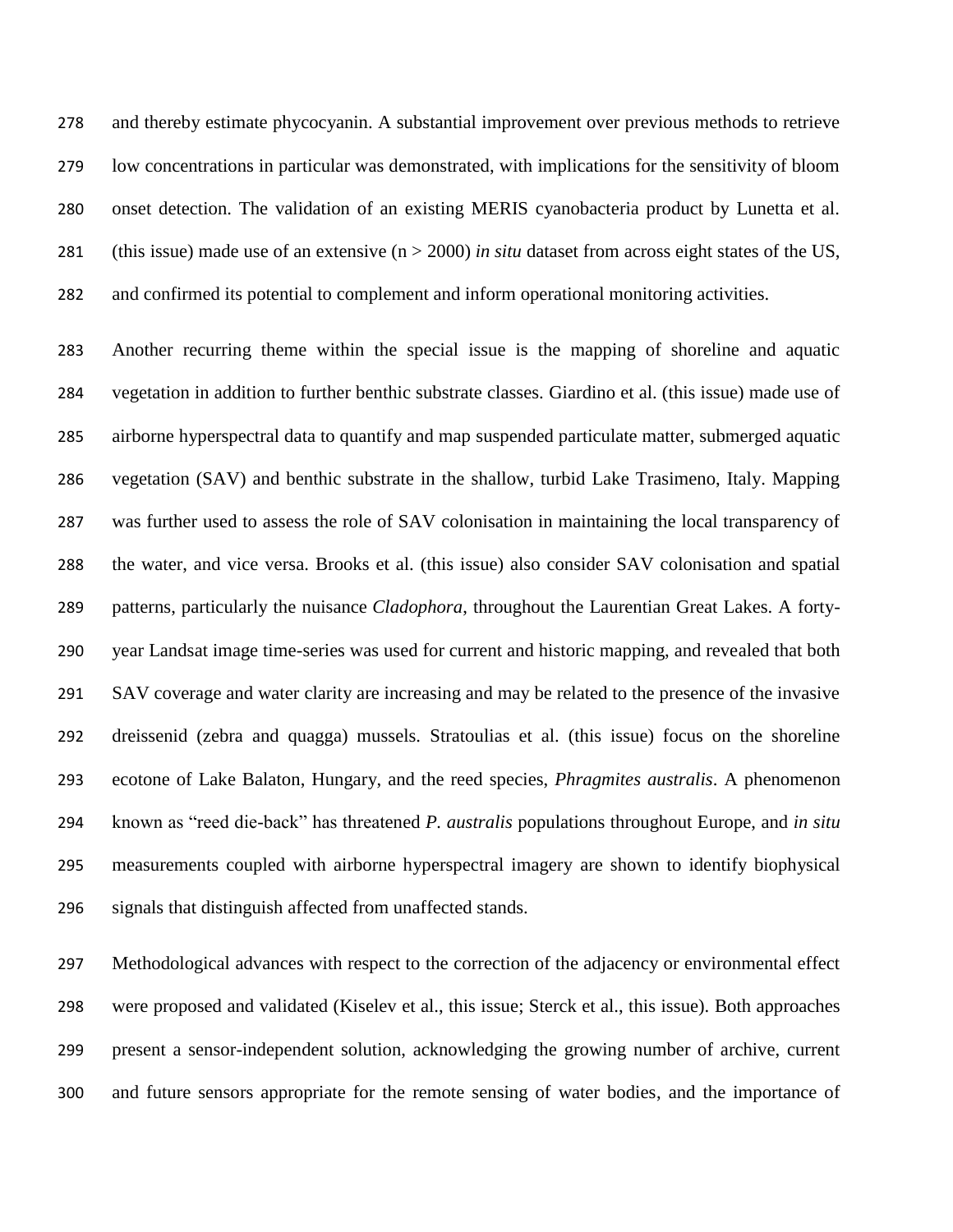methodological transfer between images from different sensors. Kiselev et al. (this issue) combine an analytical solution to the point-spread function with radiative transfer modelling of a stratified atmosphere to estimate and remove the adjacency effect, whereas the Sterckx et al. (this issue) correction ("SIMilarity Environment Correction (SIMEC)") makes use of the correspondence with the near-infrared similarity spectrum.

 Salama et al. (this issue) present a new, forward model analytical inversion solution ("2SeaColor") for the retrieval of the depth profile of the downwelling diffuse attenuation coefficient. Important for inland waters, such as Lake Naivasha, Kenya to which its application is demonstrated, is the suitability of the model within highly turbid waters. Also challenging within highly turbid waters is the reliable *in situ* measurement of water column IOPs, such as attenuation, absorption and backscattering, for use in the development and validation of retrieval algorithms applied to satellite or airborne imagery. Sander de Carvalho et al. (this issue) assess different correction methods applied to such *in situ* IOP measurements from highly turbid Amazon floodplain lakes, their influence on remote sensing reflectance closure, and implications thereof.

 Several MERIS standard and "Case 2" suitable products were evaluated in special issue contributions. Kutser et al. (this issue) found that although the standard CDOM product was not suitable for accurate CDOM retrievals in his studied boreal-type lakes in Sweden, a number of other MERIS products were able to estimate and map different carbon fractions and should be further investigated. Notably, correlation was found between MERIS-retrieved absorption and CDOM, dissolved- and total- organic carbon. Kallio et al. (this issue) performed a validation of MERIS spectral inversion processor-retrieved water constituent and optical property retrievals for four Finnish lakes. Different processing levels of the Boreal Lake processor and local tuning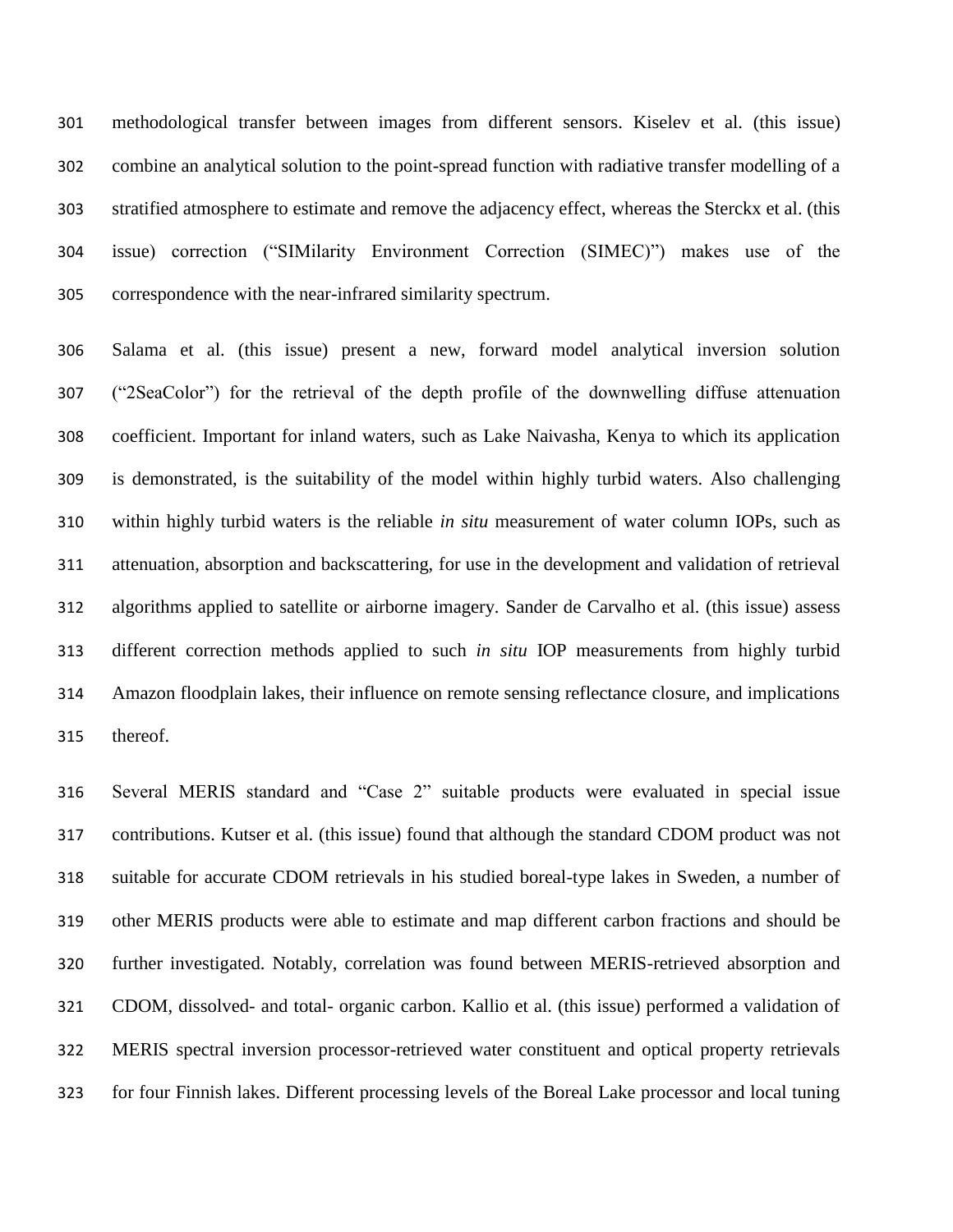of specific IOP coefficients relating retrieved absorption and backscattering to chl-a concentration, CDOM absorbance and total suspended matter concentration were further assessed. Palmer et al. (this issue) also present the performance of several MERIS spectral inversion and band difference processors, in retrieving Lake Balaton, Hungary chl-a concentrations. Extensive *in situ* data from conventional phytoplankton monitoring are used to separately calibrate and validate retrievals across a five year time series including all seasons. Highly variable results from the different algorithms and the robust time-series application of the fluorescence line height algorithm are demonstrated.

 In addition to time-series analyses by Brooks et al. (this issue) and Palmer et al. (this issue) previously described, Lobo et al. (this issue) make use of a 40-year Landsat time series to assess the impacts of hydrological stage and gold mining activity on suspended particulate matter concentrations within the Tapajós River, Brazil and its tributaries. Challenges presented by time- series analysis, notably comparability between images of different sensors and atmospheric correction reliability were also explicitly addressed by Lobo et al. (this issue). The integration of hydrodynamic modelling with remotely sensed surface temperature, rainfall and phytoplankton biomass (chl-a concentration) products was carried out under distinct seasonal conditions by Curtarelli et al. (this issue). The possibility to evaluate three-dimensional processes and conditions, such as stratification and mixing, across the full lake area was demonstrated. Finally, Brezonik et al. (this issue) make use of several long term historic and current datasets from across the US to provide an in depth analysis of factors that influence the remote sensing of CDOM, which is highly variable and challenging to retrieve from inland waters, notably its spatial and temporal variability. Several CDOM retrieval algorithms are validated and compared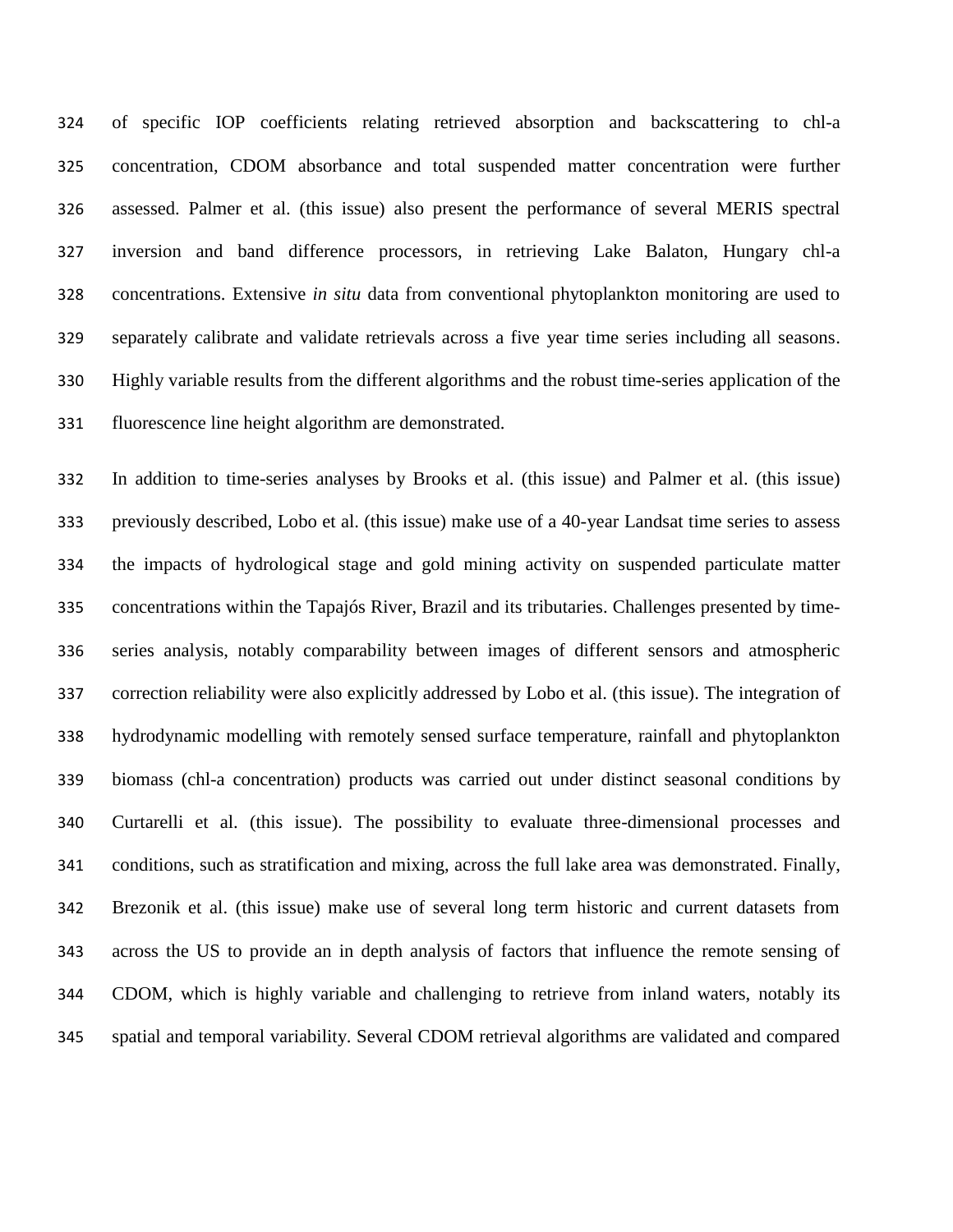in application to simulated Landsat 8 Operational Land Imager (OLI), Sentinel-2 MultiSpectral Imager (MSI) and Sentinel-3 OLCI spectral bands.

**3. Outlook**

 The inland water remote sensing community has made significant progress since the first attempts were made to retrieve basic water quality information from the early Landsat satellites. In the decades since the launch of NASA's Earth Resources Technology Satellite (ERTS-1; later to become Landsat-1) our understanding of the radiative transfer process in optically-complex waters has developed immeasurably. In parallel, the models used to retrieve physical and biogeochemical parameters have increased in sophistication from simple empirical approaches to the more analytically-based inversion models now gaining in popularity. Similarly, there has been progress in the development of methods for the correction of atmospheric and adjacency effects over turbid waters. Collectively, these advancements have led to marked improvements in the accuracy, applicability and robustness of remote sensing products for inland waters.

 However, it is important that we recognise that some significant scientific challenges remain and that much work will be needed before Earth Observation (EO) products will be widely used in an operational context for monitoring inland waters. Improvements are still needed in the methods for the correction of atmosphere and land adjacency effects over inland waters, particularly in the presence of complex aerosols. The approaches presented in this issue (e.g., Kiselev et al., this issue; Sterckx et al., this issue) show considerable promise, but wider testing and validation of these approaches is needed. Similarly, numerous algorithms for the retrieval of biogeochemical parameters have been developed for inland waters but work is needed to establish the limits of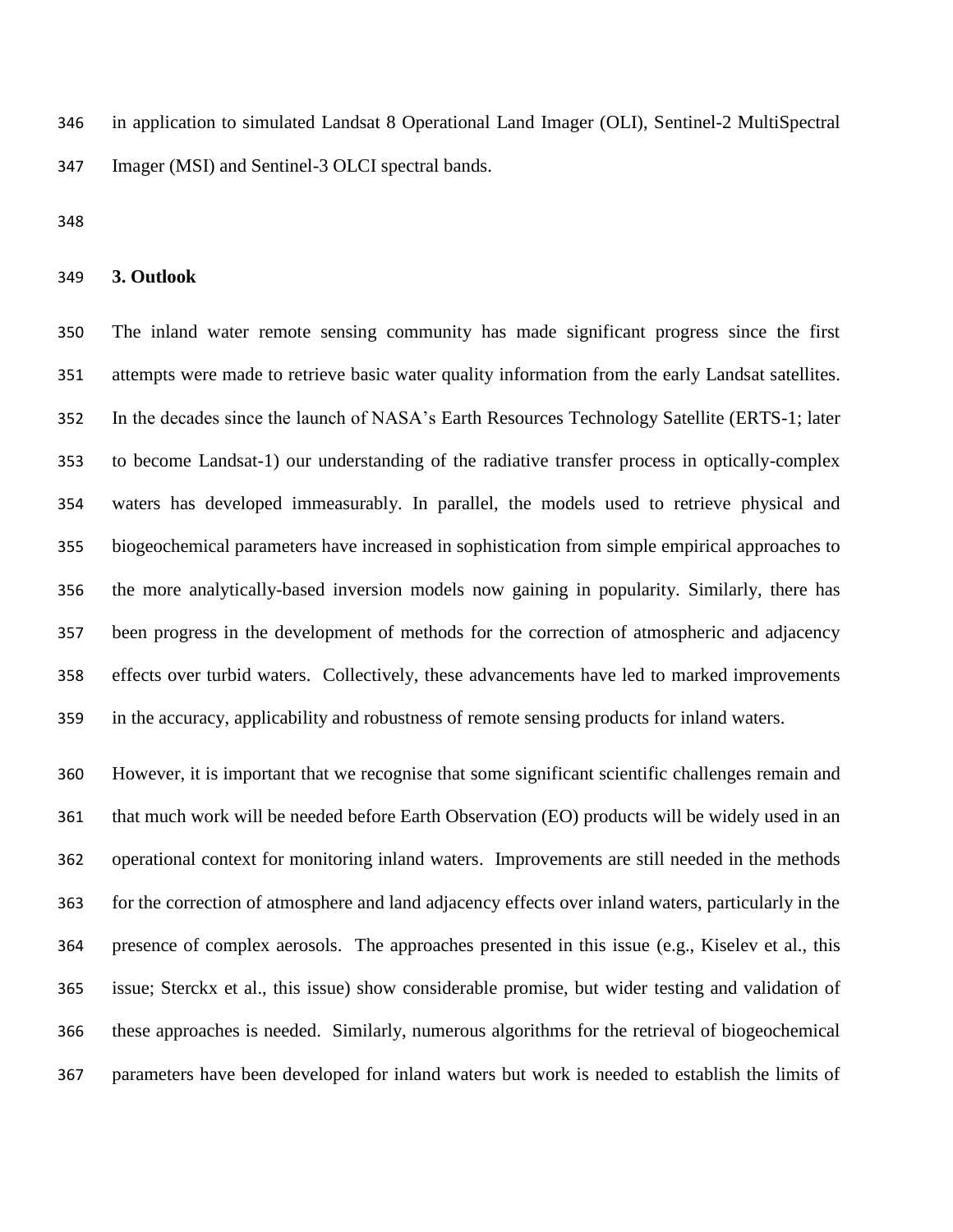their applicability and associated uncertainties for the full range of water optical types. These endeavours must also be supported by a more comprehensive understanding of the sources and magnitude of variability in the SIOPs of water constituents as our current knowledge of SIOPs variability in inland waters, and the errors associated with IOP measurements in highly turbid waters, is very limited. More widely, further work will also be needed to progress methods for data assimilation within ecological and hydrodynamic models. The integration and use of EO data within existing monitoring and regulatory frameworks also has yet to be tackled.

 If the recent progress we have made towards the development of operational EO services for inland waters is to be sustained, the community will need better mechanisms to foster and coordinate research and collaboration across research groups, institutions and nations. The challenges outlined above cannot be tackled adequately by small research groups working in isolation; it requires strategic planning and coordination and a research environment where international facilities, resources, data and expertise can be more easily pooled and shared. Encouragingly, some progress is already being made here. The Group on Earth Observations (GEO) is coordinating efforts to the establishment of the Global Earth Observation System of Systems (GEOSS), which includes "Water" as one of the key societal benefits. The GEO have established a Water Quality Working Group [\(http://www.geo-water-quality.org\)](http://www.geo-water-quality.org/) to help coordinate input to GEOSS from the inland water remote sensing community. The International Ocean Colour Group has also recently convened a working group on "Earth Observations in Support of Global Water Quality Monitoring" to provide strategic direction towards the implementation of a global water quality monitoring service. Further, the LIMNADES (Lake Bio-optical Measurements and Matchup Data for Remote Sensing; [http://www.globolakes.ac.uk/limnades/\)](http://www.globolakes.ac.uk/limnades/) database has recently been established to help facilitate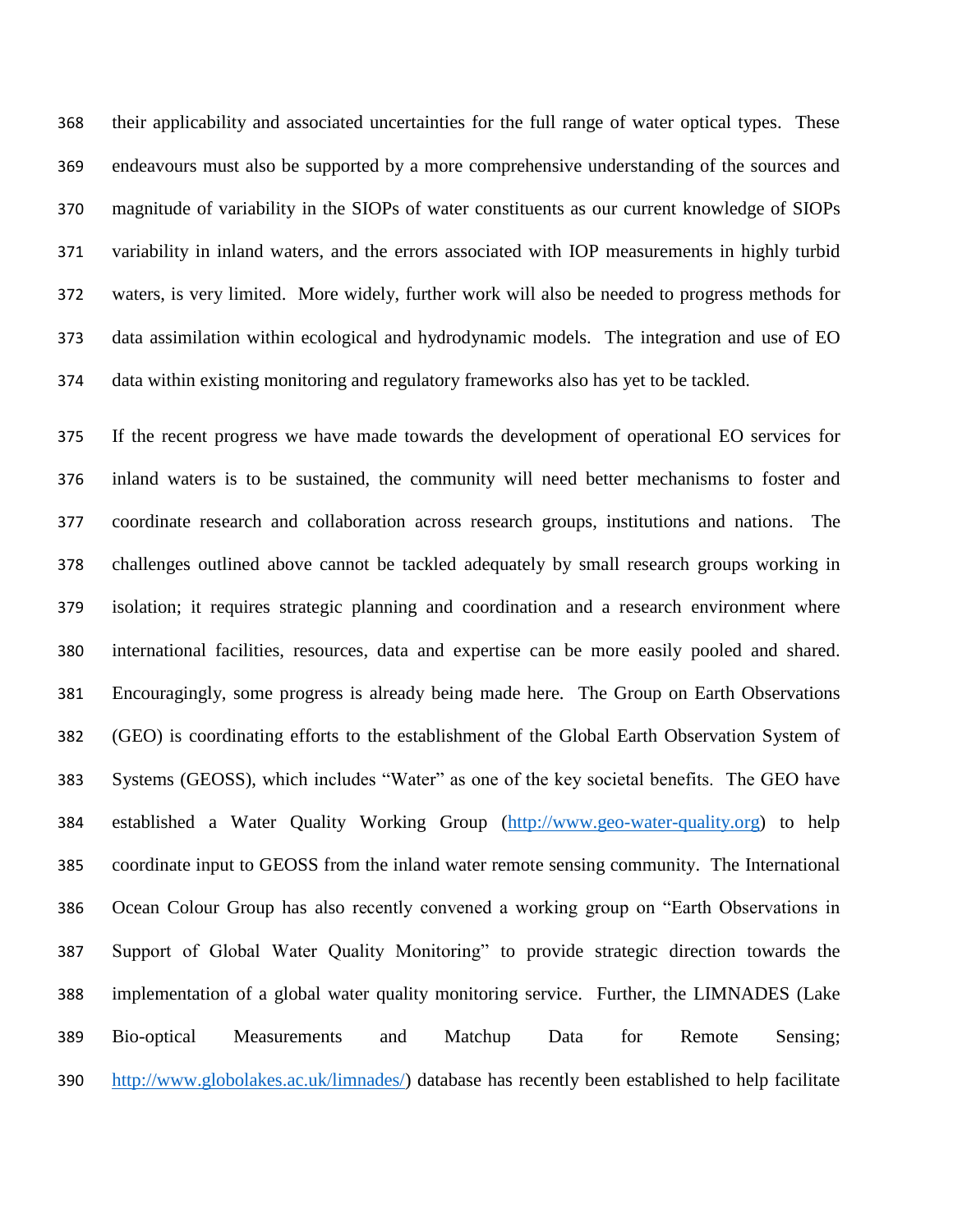community-wide algorithm development and validation studies in a similar role to that fulfilled by the MERMAID and NOMAD databases in ocean colour remote sensing.

 It is also immensely encouraging that in the last few years, several large projects on the remote sensing of inland waters have been funded (particularly within the European Union). These include (but are not limited to): the ESA Diversity II project [\(http://www.diversity2.info\)](http://www.diversity2.info/); EC FP7 Global Lake Sentinel Services (GLaSS) project [\(http://www.glass-project.eu\)](http://www.glass-project.eu/); EC FP7 397 INFORM project [\(http://www.copernicus-inform.eu\)](http://www.copernicus-inform.eu/); EC FP7 eartH<sub>2</sub>Observe project [\(http://www.earth2observe.eu\)](http://www.earth2observe.eu/), the Color of Water (CoW) project [\(http://www.met.uu.se/cow/\)](http://www.met.uu.se/cow/) supported by the Swedish Reaserch Council for Environmental, Agricultural and Spatial planning and the UK Natural Environment Research Council GloboLakes project [\(http://globolakes.ac.uk\)](http://globolakes.ac.uk/). This level of investment in research and service development is long overdue, but hopefully reflects increasing recognition within national and international funding agencies that Earth observation can make a transformative contribution to global water resource management. It also suggests that the recent launch of Landsat-8 and, in particular, the forthcoming ESA Sentinel-2 and Sentinel-3 missions are providing a useful stimulus for EO-based research and service development for inland waters.

 Indeed, importance of the forthcoming ESA Copernicus programme to the inland water community is highlighted in many of the contributions to this special issue (e.g. Brezonik et al., this issue; Giardino et al., this issue; Li et al., this issue; Lunetta et al., this issue; Kallio et al., this issue; Kutser et al., this issue; Palmer et al., this issue; Sterckx et al., this issue). This was also reflected by the strong representation of researchers from the community at the preparatory scientific meetings for both Sentinel-2 and Sentinel-3 missions. These new missions will not only fill a gap in data provision that has been present since ESA's Envisat mission ended, the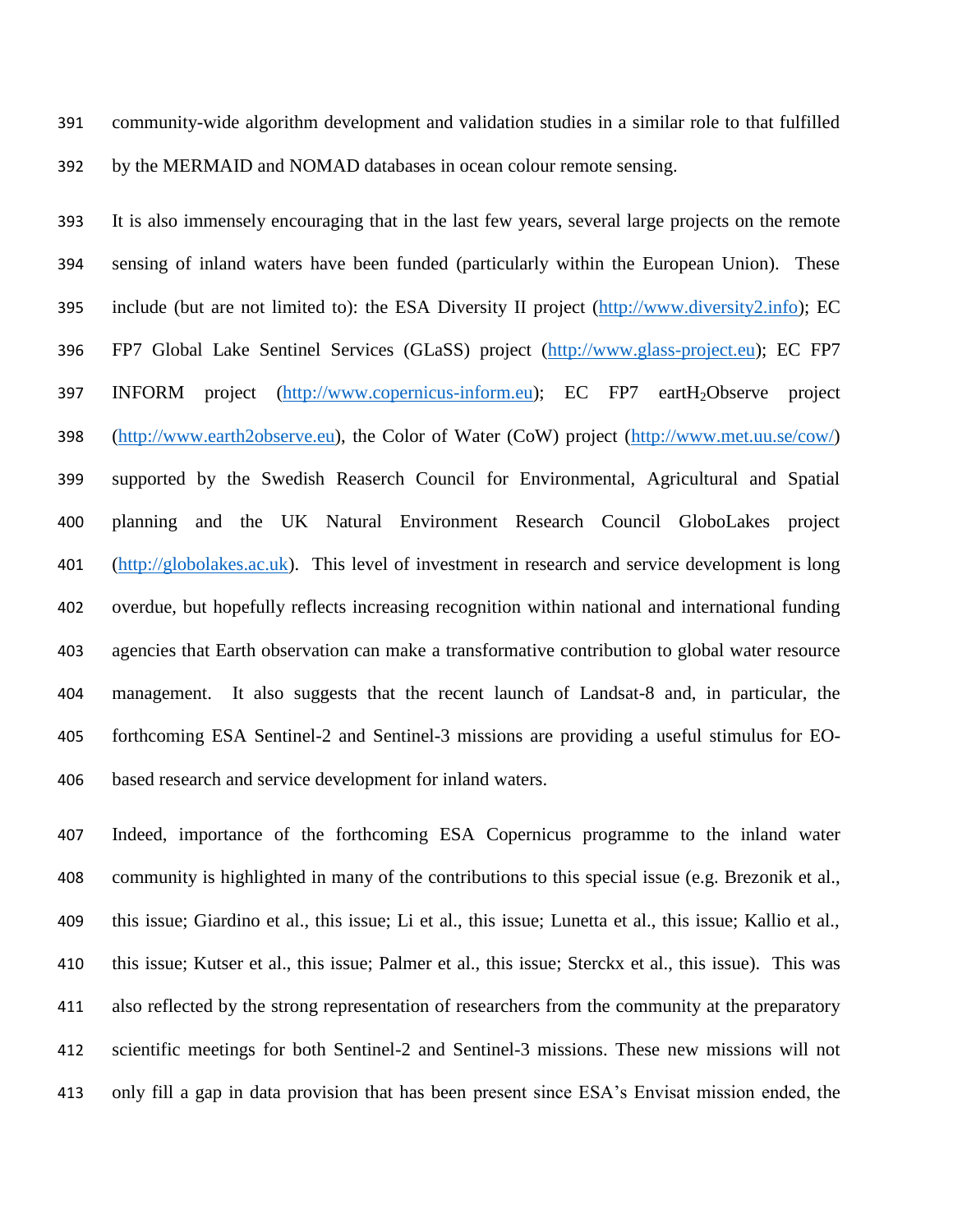move to free-to-access satellite data under the Sentinel programme will also result in a step- change in the use of satellite observations for monitoring inland water quality in the same way that opening access to the Landsat archive greatly increased the use of its data products for land monitoring (Wulder and Coops, 2014). It is equally important that the space agencies recognise the importance of these new missions to future inland water remote sensing research. To this end, the community needs to be actively engaged in the Cal/Val activities for the Sentinel and other future EO missions (e.g., NASA's PACE mission), certainly to a greater extent than it has been in the past.

 The contributions to this special issue aptly document much of the progress that has been made by the inland water community over recent years. Many of the methods and applications showcased here show considerable promise and they will no doubt inspire and stimulate further excellent work in the field. Clearly, some substantial challenges remain and these will not be easily solved, but neither are they insurmountable. The prospect of operational, near-real time satellite monitoring of inland waters will become a reality if we can continue to build on the progress we have made in recent years.

# **Acknowledgements**

 This special issue is published as a result of the dedication and hard work of the various authors, and the constructive feedback and contributions of the many reviewers, to whom we are very grateful. Many thanks are also due to Marvin Bauer, editor-in chief of *Remote Sensing of Environment*, and Betty Schiefelbein, managing editor, whose guidance, assistance, advice and endless patience related to the various foreseen and unforeseen challenges that arose were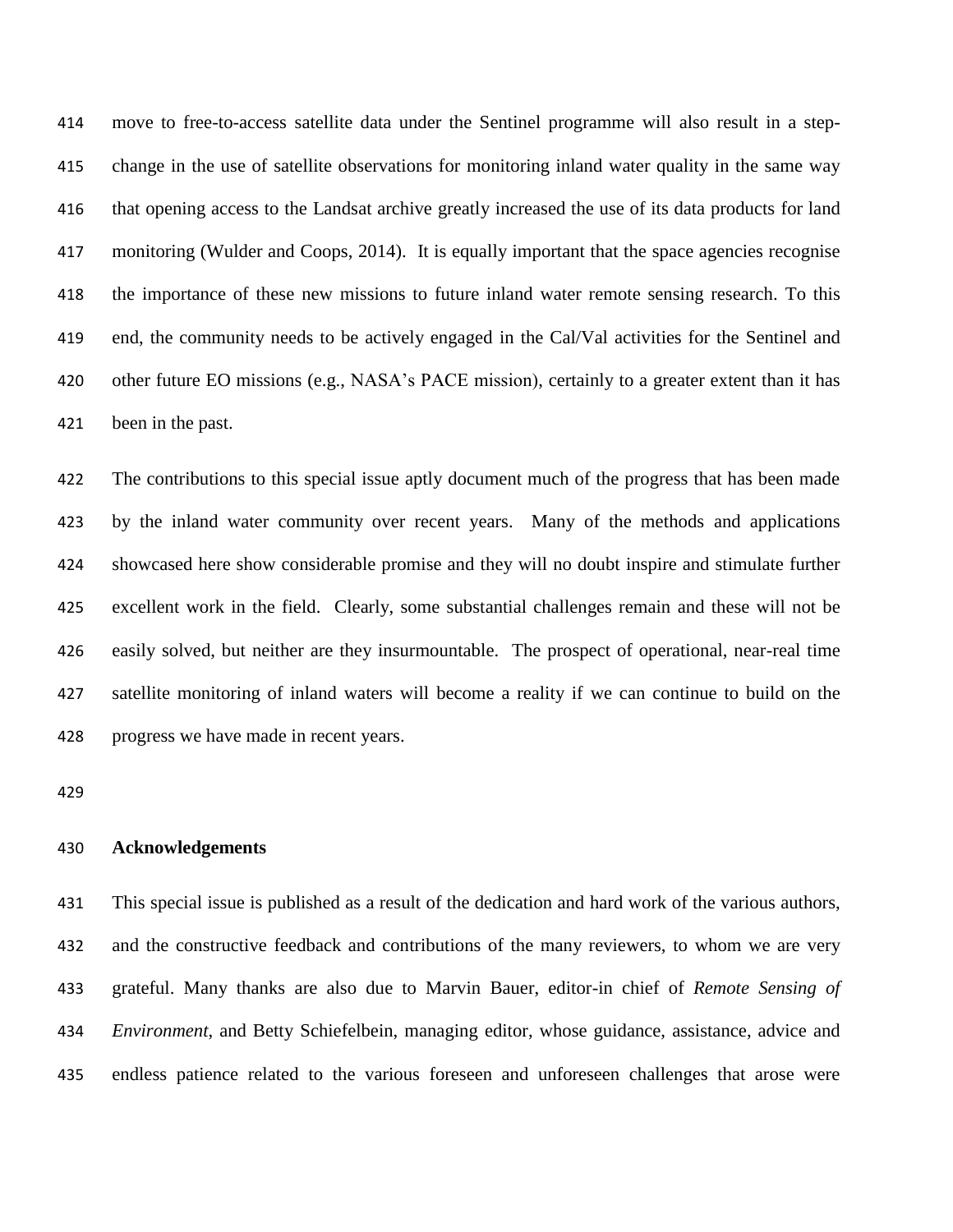invaluable. Stephanie Palmer acknowledges support from GIONET, funded by the European Commission, Marie Curie Programme Initial Training Network, Grant Agreement PITN-GA- 2010-264509. Tiit Kutser's work was supported by the Estonian Basic Research Grant SF0180009As11. Peter Hunter's contribution was supported by the UK Natural Environment Research Council GloboLakes project (NE/J024279/1) and FP7- SPACE-2013-1 INFORM project (Grant Agreement Number 606865).

## **References**

- Arst, H., & Kutser T. (1994). Data processing and interpretation of sea radiance factor measurements. *Polar Research*, *13*, 3-12.
- Bastviken, D., Tranvik, L.J., Downing, J.A., Crill, P.M., & Enrich-Prast, A. (2011). Freshwater methane emissions offset the continental carbon sink. *Science*, *331*(6013), 50-50.
- Bergamino, N., Horion, S., Stenuite, S., Cornet, Y., Loiselle, S., Plisnier, P.D., & Descy, J.P.
- (2010). Spatio-temporal dynamics of phytoplankton and primary production in Lake Tanganyika using a MODIS based bio-optical time series. *Remote Sensing of Environment*, *114*(4), 772-780.
- Bergamino N., Horion, S., Stenuite, S., Cornet, Y., Loiselle, S., Plisnier P.-D., & Descy, J.-P. (2013). Spatio-temporal dynamics of phytoplankton and primary production in Lake Tanganyika using MODIS based bio-optical time series. *Remote Sensing of Environment*, *114*, 772-780.
- Binding, C.E., Jerome, J.H., Bukata, R.P., & Booty, W.G. (2007). Trends in water clarity of the lower Great Lakes from remotely sensed aquatic color. *Journal of Great Lakes Research*, *33*(4), 828-841.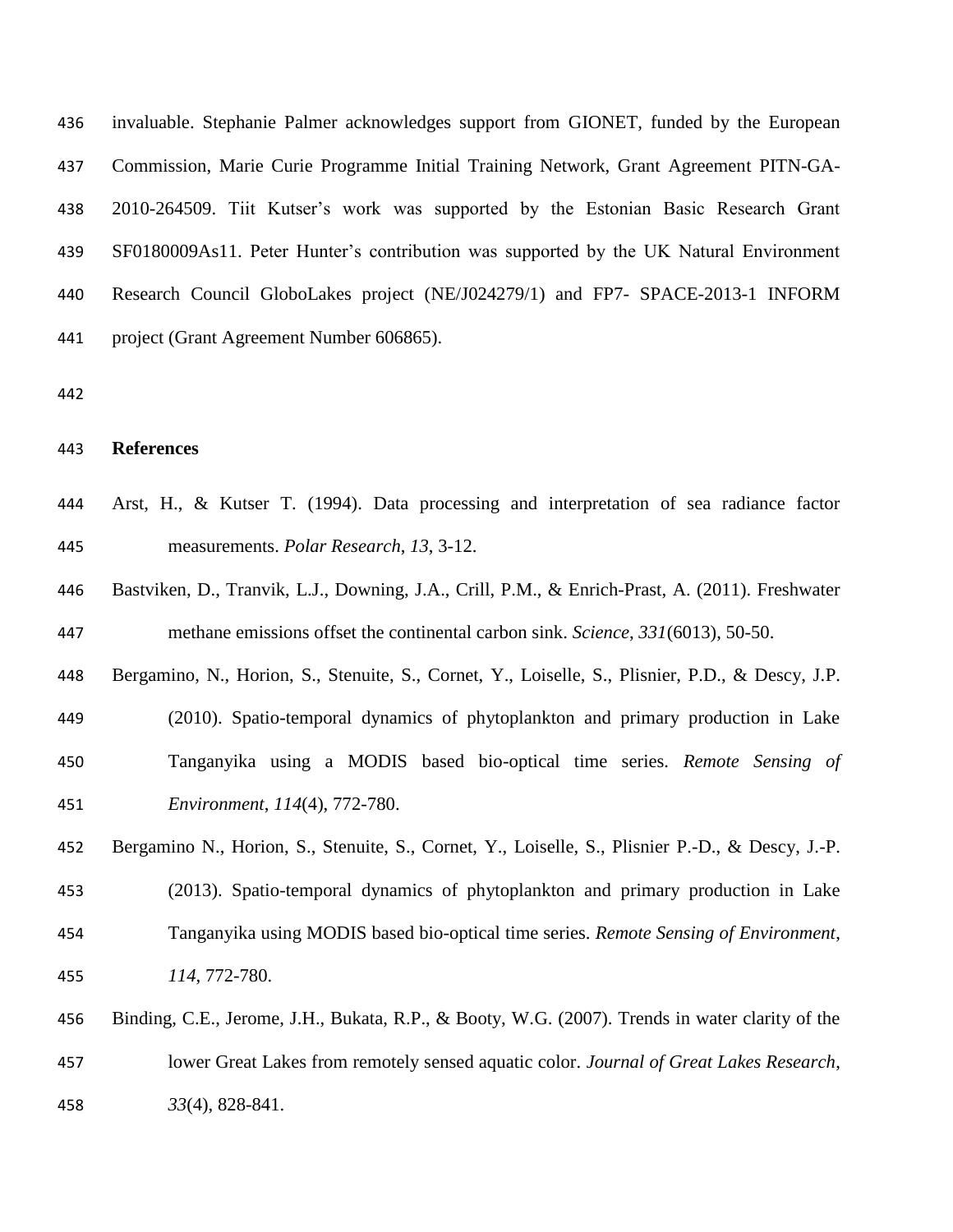| 459 | Brando, V.E., Dekker, A.G., Park, Y.J., & Schroeder, T. (2012). Adaptive semianalytical     |
|-----|---------------------------------------------------------------------------------------------|
| 460 | inversion of ocean color radiometry in optically complex waters. Applied Optics, $51(15)$ , |
| 461 | 2808-2833.                                                                                  |

- Bresciani, M., Giardino, C., & Boschetti, L. (2011). Multi-temporal assessment of bio-physical parameters in lakes Garda and Trasimeno from MODIS and MERIS. *Italian Journal of Remote Sensing*, *43*(3), 49-62.
- Bresciani, M., Stroppiana, D., Odermatt, D., Morabito, G., & Giardino, C. (2011). Assessing remotely sensed chlorophyll-a for the implementation of the Water Framework Directive in European perialpine lakes. *Science of the Total Environment*, *409*, 3083-3091.
- Brönmark C., & Hansson, L.-A. (2002). Environmental issues in lakes and ponds: current state and perspectives. *Environmental Conservation*, *29*(3), 290-306.
- Bukata, R.P., Bruton, J.E., Jerome, J.H., Jain, S.C., & Zwick, H.H. (1981). Optical water quality model of Lake Ontario. 2: Determination of chlorophyll a and suspended mineral concentrations of natural waters from submersible and low altitude optical sensors. *Applied Optics*, *20*, 1704-1714.
- Bukata R.P. (2013). Retrospection and introspection on remote sensing of inland water quality: "Like Deja Vu All Over Again". *Journal of Great Lakes Res*e*arch*, *39*, 2-5.

 Chang, N.B., Yang, Y.J., Daranpob, A., Jin, K.R., & James, T. (2012). Spatiotemporal pattern validation of chlorophyll-a concentrations in Lake Okeechobee, Florida, using a comparative MODIS image mining approach. *International Journal of Remote Sensing*, *33*(7), 2233-2260.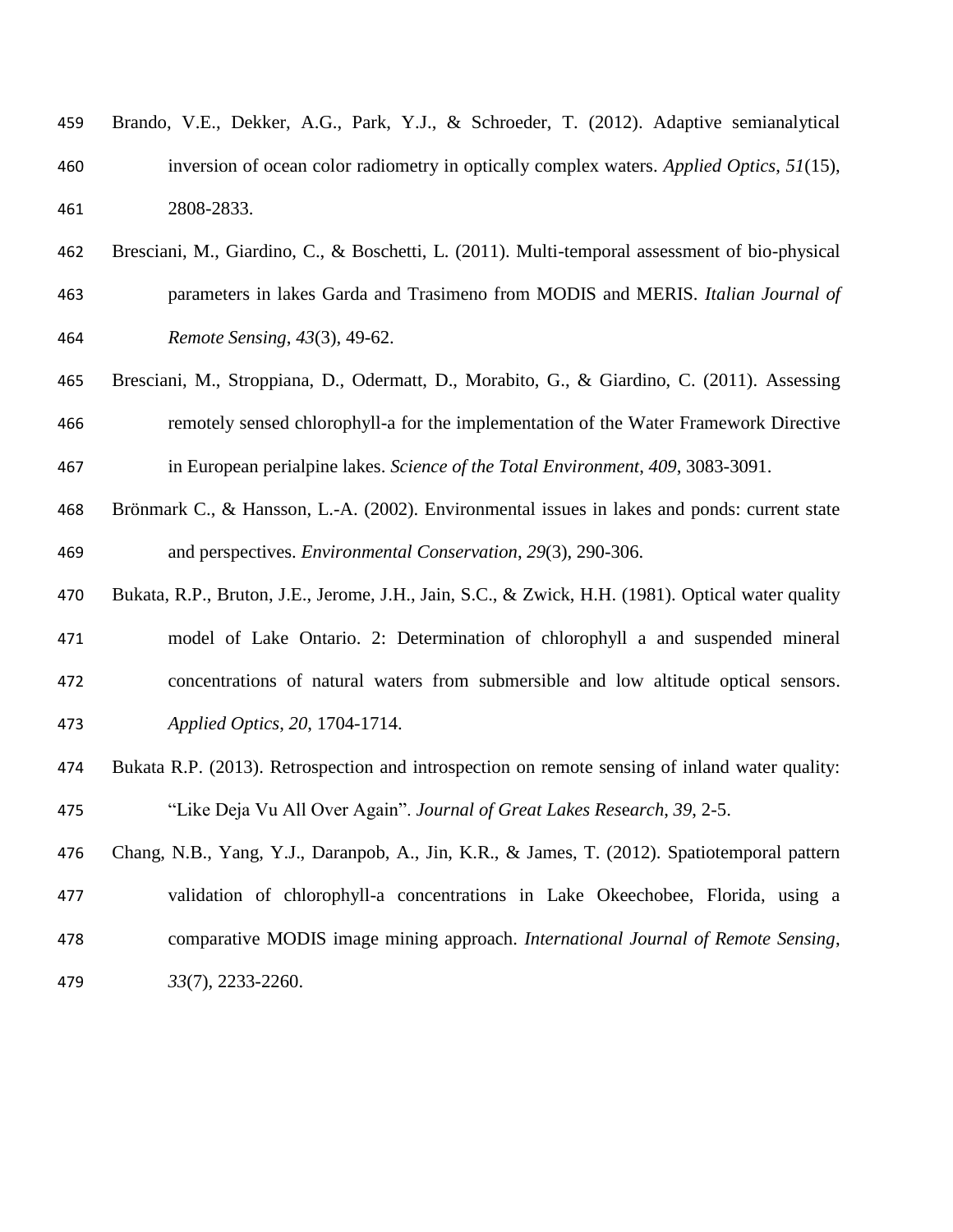- Chavula, G., Brezonik, P., Thenkabail, P., Johnson, T., & Bauer, M. (2009). Estimating chlorophyll concentration in Lake Malawi from MODIS satellite imagery. *Physics and Chemistry of the Earth*, Parts A/B/C, *34*(13), 755-760.
- Crosman, E.T., & Horel, J.D. (2009). MODIS-derived surface temperature of the Great Salt Lake. *Remote Sensing of Environment*, *113*(1), 73-81.
- de Moraes Novo, E.M.L., de Farias Barbosa, C.C., de Freitas, R.M., Shimabukuro, Y.E., Melack,
- J.M., & Pereira Filho, W. (2006). Seasonal changes in chlorophyll distributions in Amazon floodplain lakes derived from MODIS images. *Limnology*, *7*(3), 153-161.
- Dekker A.G., Malthus, T., Seyhan, E. (1991). Quantitative modelling of inland water quality for high-resolution MSS systems. *IEEE Transactions on Geoscience and Remote Sensing*, *29*, 89-95.
- Dekker, A.G., Vos, R.J., & Peters, S.W.M. (2001). Comparison of remote sensing data, model results and in situ data for total suspended matter (TSM) in the southern Frisian lakes. *Science of the Total Environment*, *268*(1), 197-214.
- Dekker, A.G., Vos, R.J., & Peters, S.W.M. (2002). Analytical algorithms for lake water TSM estimation for retrospective analyses of TM and SPOT sensor data. *International Journal of Remote Sensing*, *23*(1), 15-35.
- Dekker A.G., Peters S.W.M. (1993). The use of the Thematic Mapper for the analysis of eutrophic lakes: a case study in the Netherlands. *International Journal of Remote Sensing*, *14*, 799-821.
- Doerffer, R., & Schiller, H. (2007). The MERIS Case 2 water algorithm. *International Journal of Remote Sensing*, *28*(3-4), 517-535.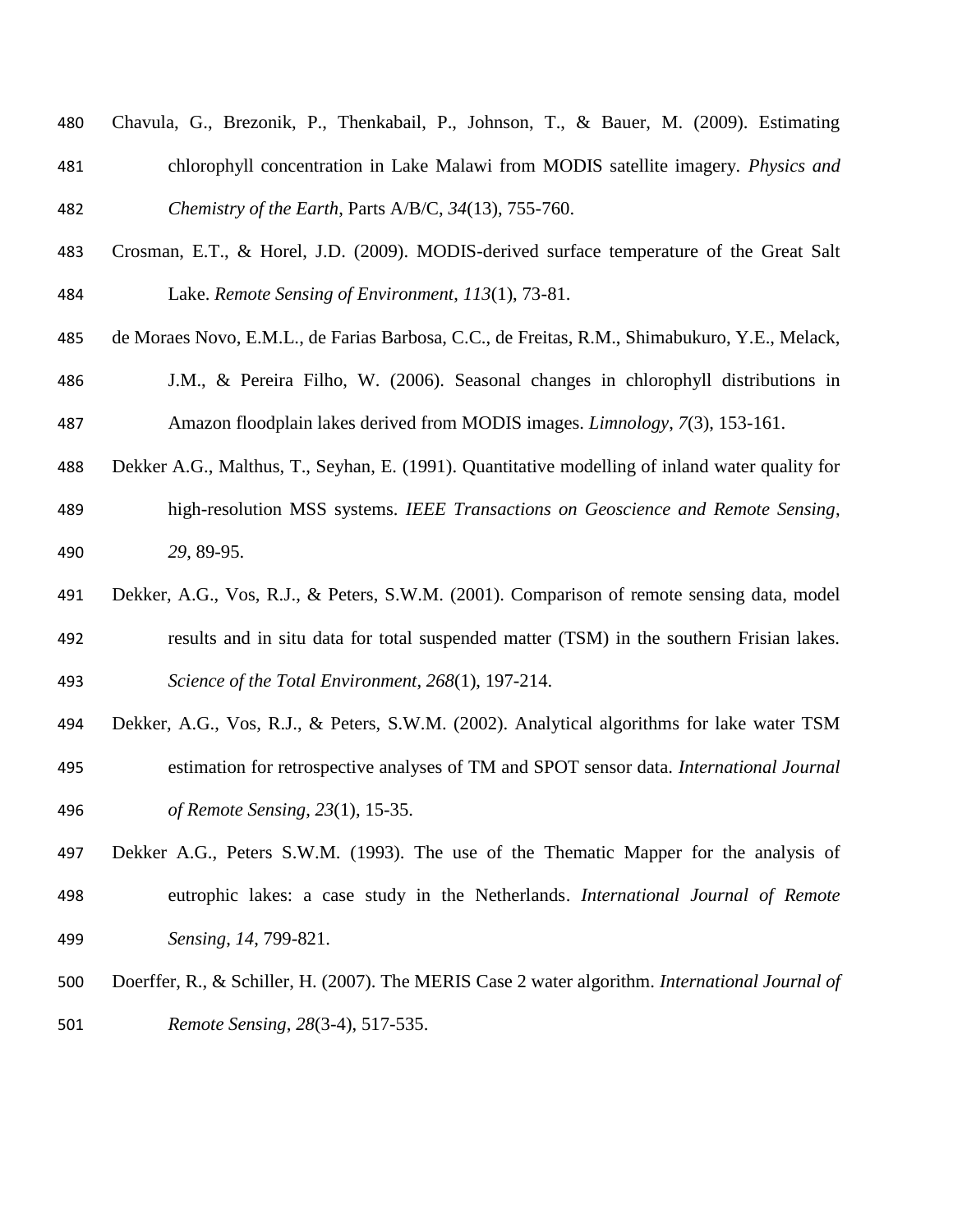- Doerffer, R., & Schiller, H. (2008). MERIS regional coastal and lake case 2 water project atmospheric correction ATBD. GKSS research center, 21502.
- Downing, J.A. (2014). Limnology and oceanography: two estranged twins reuniting by global change. *Inland Waters, 4*, 215-232.
- Dudgeon, D., Arthington, A.H., Gessner, M.O., Kawabata, Z.I., Knowler, D.J., Lévêque, C.,
- Naiman, R.J., Prieur-Richard, A.-H., Soto, D., Stiassny, M.L.J., & Sullivan, C.A. (2006).
- Freshwater biodiversity: importance, threats, status and conservation challenges. *Biological reviews*, *81*(2), 163-182.
- Duker, L. & Bore, L. (2001). Biodiversity conservation of the world's lakes: A preliminary framework for identifying priorities. In, *LakeNet Report Series*: Anapolis, Maryland US.
- Fomferra, N., & Brockmann, C. (2005, December). BEAM the ENVISAT MERIS and AATSR toolbox. In MERIS (A) ATSR Workshop 2005 (Vol. 597, p. 13).
- Giardino C., Brando V.E., Dekker A.G., Strömbrck N., & Candiani G. (2007a). Assessment of water quality in Lake Garda (Italy) using Hyperion. *Remote Sensing of Environment*, *109*, 183-195.
- Giardino, C., Bartoli, M., Candiani, G., Bresciani, M., & Pellegrini, L. (2007b). Recent changes in macrophyte colonisation patterns: an imaging spectrometry-based evaluation of southern Lake Garda (northern Italy). *Journal of Applied Remote Sensing*, 011509, doi : 10.1117/1.2834807.
- Giardino, C., Candiani, G., Bresciani, M., Lee, Z., Gagliano, S., & Pepe, M. (2012). BOMBER:
- 522 A tool for estimating water quality and bottom properties from remote sensing images. *Computers & Geosciences*, *45*, 313-318.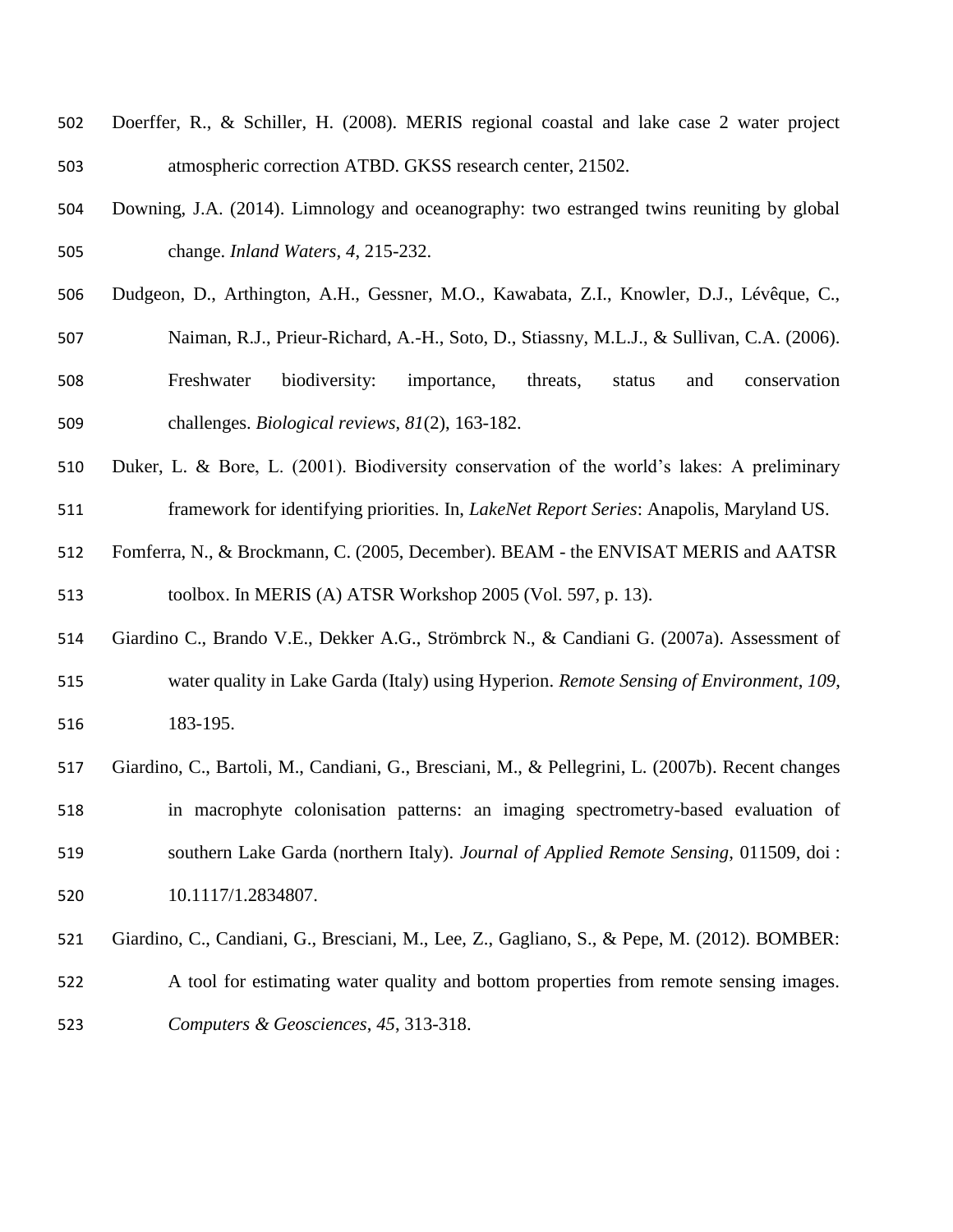| 524 | Gitelson, A. (1992). The peak near 700 nm on radiance spectra of algae and water : relationships |
|-----|--------------------------------------------------------------------------------------------------|
| 525 | of its magnitude and position with cholorophyll concentration. <i>International Journnal of</i>  |
| 526 | Remote Sensing, 13, 3367-3373.                                                                   |

- Gitelson A., Garbuzov G., Szilgyi F., Mittenzwey K.-H., Karnieli A., & Kaiser A. (1993).
- Quantitative remote sensing methods for real-time monitoring of inland waters quality. *International Journal of Remote Sensing*, *14*, 1269-1295.
- Goetz, S. J., Gardiner, N., & Viers, J.H. (2008). Monitoring freshwater, estuarine and near-shore benthic ecosystems with multi-sensor remote sensing: An introduction to the special issue. *Remote Sensing of Environment*, *112*(11), 3993-3995.
- Gons, H.J., Auer, M.T., & Effler, S.W. (2008). MERIS satellite chlorophyll mapping of oligotrophic and eutrophic waters in the Laurentian Great Lakes. *Remote Sensing of Environment*, *112*, 4098-4106.
- Heim, B., Oberhaensli, H., Fietz, S., & Kaufmann, H. (2005). Variation in Lake Baikal's phytoplankton distribution and fluvial input assessed by SeaWiFS satellite data. *Global and Planetary Change*, *46*(1), 9-27.
- Hoogenboom H.J., Dekker A.G., & de Haan J.F. (1998). Retrieval of chlorophyll and suspended matter from imaging spectrometer data by matrix inversion. *Canadian Journal of Remote Sensing*, *24*, 144-152.
- Hunter, P.D., Tyler, A.N., Carvalho, L., Codd, G.A., & Maberly, S.C. (2010a). Hyperspectral
- remote sensing of cyanobacterial pigments as indicators for cell populations and toxins in eutrophic lakes. *Remote Sensing of Environment*, *114*(11), 2705-2718.
- Hunter P.D., Tyler A.N., Willby N.J. & Gilvear D.G. (2008) The spatial dynamics of vertical migration by Microcystis aeruginosa in a eutrophic shallow lake: A case study using high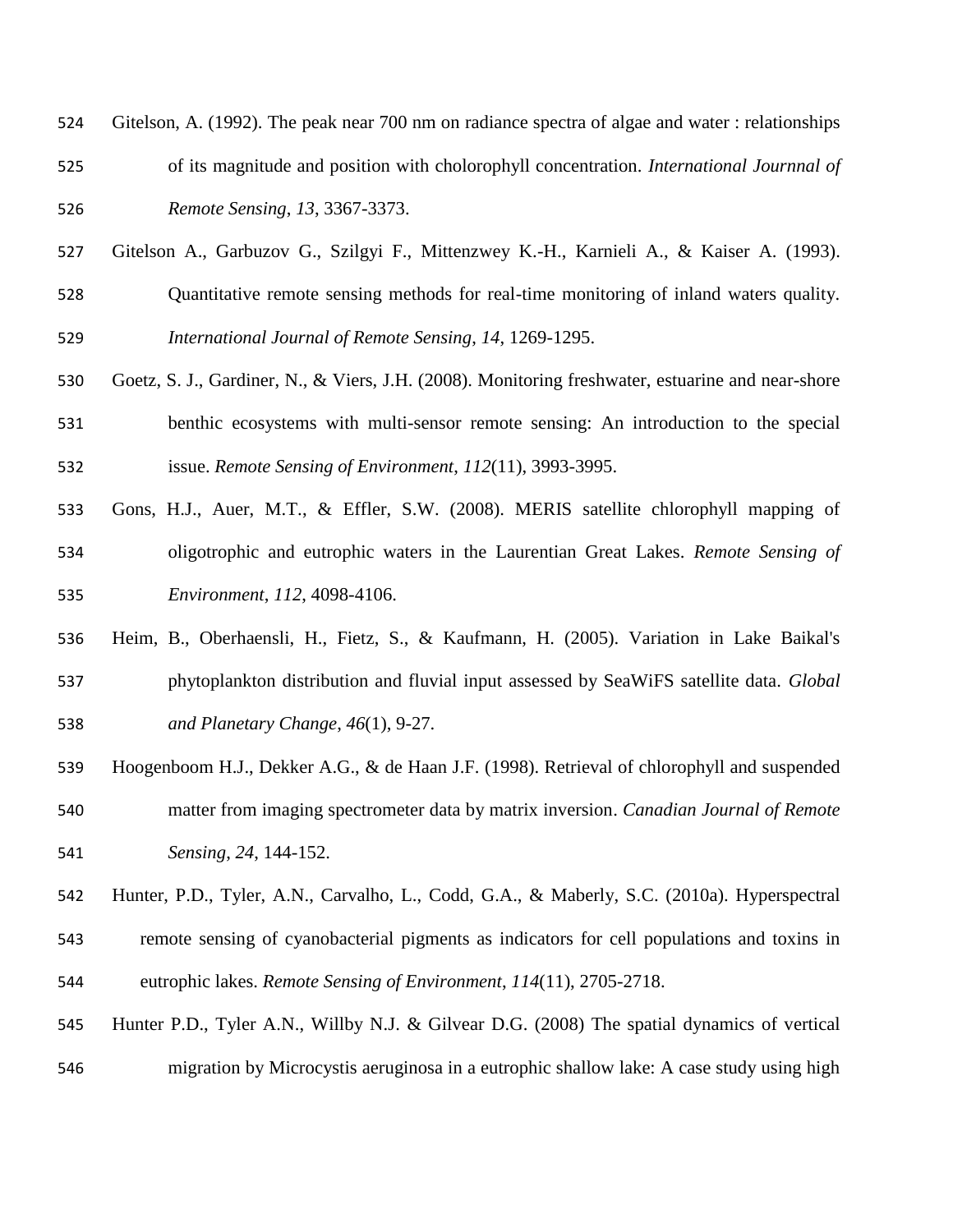spatial resolution time-series airborne remote sensing. *Limnology and Oceanography*, 53 (6), 2391-2406.

- Hunter, P.D., Gilvear, D.J., Tyler, A.N., Willby, N.J., & Kelly, A. (2010b). Mapping macrophytic vegetation in shallow lakes using the Compact Airborne Spectrographic Imager (CASI). *Aquatic Conservation and Freshwater Ecosystems*, *20*, 717-727.
- Kaba, E., Philpot, W., & Steenhuis, T. (2014). Evaluating suitability of MODIS-Terra images for reproducing historic sediment concentrations in water bodies: Lake Tana, Ethiopia. *International Journal of Applied Earth Observation and Geoinformation*, *26*, 286-297.
- Kallio, K., Kutser, T. Hannonen, T., Koponen, S., Pulliainen, J., Vepsäläinen, J., & Pyhälahti, T. (2001). Retrieval of water quality from airborne imaging spectrometry of various lake types in different seasons. *The Science of the Total Environment*, *268*, 59-77.
- Knight, J.F., & Voth, M.L. (2012). Application of MODIS imagery for intra-annual water clarity assessment of Minnesota lakes. *Remote Sensing*, *4*(7), 2181-2198.
- Koponen, S., Attila, J., Pulliainen, J., Kallio, K., Pyhälahti, T., Lindfors, A., Rasmus K., &
- Hallikainen M. (2007). A case study of airborne and satellite remote sensing of a spring bloom event in the Gulf of Finland. *Continental Shelf Reserach*, 27, 228-244.
- Koponen, S., Ruiz-Verdu, A., Heege, T., Heblinski, J., Sorensen, K., Kallio, K., Pyhälahti, T., Doerffer, R., Brockmann, C. & M. Peters, M. (2008). Development of MERIS lake water algorithms. ESA Validation Report.
- Korosov, A., Pettersson, L., Grassl, H., & Pozdnyakov, D. (2007). Satellite-data-based study of
- seasonal and spatial variations of water temperature and water quality parameters in Lake
- Ladoga. *Journal of Applied Remote Sensing*, *1*(1), 011508-011508.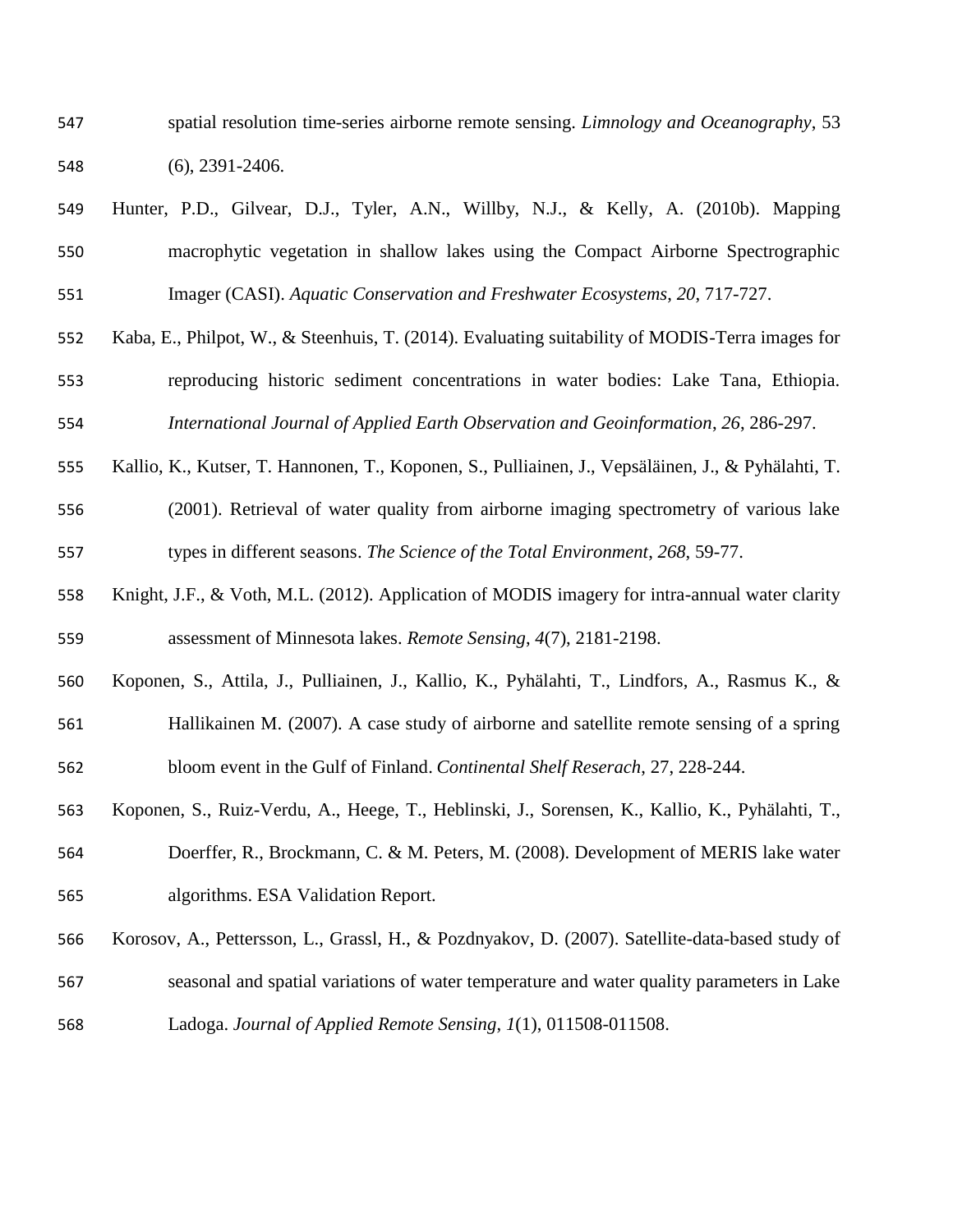| 569 | Kutser, T., Herlevi, A., Kallio, K., & Arst, H. (2001). A hyperspectral model for interpretation of |
|-----|-----------------------------------------------------------------------------------------------------|
| 570 | passive optical remote sensing data from turbid lakes. The Science of the Total                     |
| 571 | <i>Environment, 268, 47-58.</i>                                                                     |

- Kutser, T., Arst, H., Miller, T., Käärmann, L., & Milius A. (1995). Telespectrometrical estimation of water transparency, chlorophyll-a, and total phosphorus concentration of Lake Peipsi. *International Journal of Remote Sensing*, *16*, 3069-3085.
- Kutser, T., Pierson, D.C. Kallio, K., Reinart, A. & Sobek, S. (2005). Mapping lake CDOM by satellite remote sensing. *Remote Sensing of Environment*, *94*, 535-540.
- Kutser T., (2009). Passive optical remote sensing of cyanobacteria and other intense phytoplankton blooms in coastal and inland waters. *International Journal of Remote Sensing*, *30*, 4401-4425.
- Kutser, T. (2012). The possibility of using the Landsat image archive for monitoring long time trends in coloured dissolved organic matter concentration in lake waters. *Remote Sensing of Environment*, *123*, 334-338.
- Leshkevich, G.A., Nghiem, S.V., & Kwok, R. (1998, July). Algorithm development for satellite synthetic aperture radar (SAR) classification and mapping of Great Lakes ice cover. In Geoscience and Remote Sensing Symposium Proceedings, 1998. IGARSS'98. 1998 IEEE International (Vol. 3, pp. 1397-1399). IEEE.
- Li, L., Li, L., Shi, K., Li, Z., & Song, K. (2012). A semi-analytical algorithm for remote estimation of phycocyanin in inland waters. *Science of the Total Environment*, *435*, 141- 150.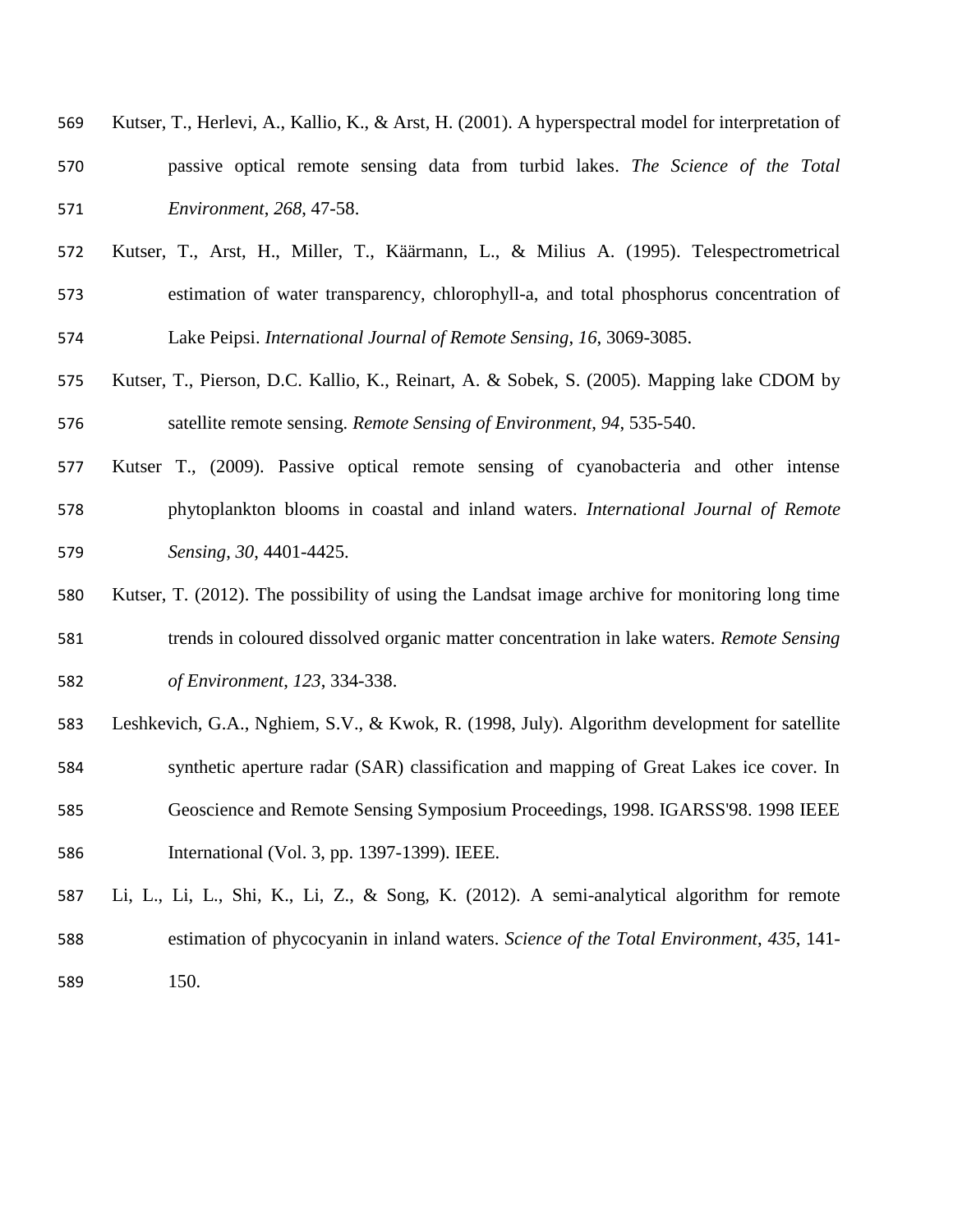| 590 | Matthews, M.W. (2011). A current review of empirical procedures of remote sensing in inland       |
|-----|---------------------------------------------------------------------------------------------------|
| 591 | and near-coastal transitional waters. <i>International Journal of Remote Sensing</i> , $32(21)$ , |
| 592 | 6855-6899.                                                                                        |

- Matthews, M.W., Bernard, S., & Robertson, L. (2012). An algorithm for detecting trophic status (chlorophyll-a), cyanobacterial-dominance, surface scums and floating vegetation in
- inland and coastal waters. *Remote Sensing of Environment*, *124*, 637-652.
- Meadows, G.A. (2013). A review of low cost underwater acoustic remote sensing for large freshwater systems. *Journal of Great Lakes Research*, *39*, 173-182.
- Mishra, S., Mishra, D.R., & Schluchter, W.M. (2009). A novel algorithm for predicting phycocyanin concentrations in cyanobacteria: A proximal hyperspectral remote sensing approach. *Remote Sensing*, *1*(4), 758-775.
- Mortimer, C.H. (1988). Discoveries and testable hypothese arising from Coastal Zone Color Scanner imagery of southern Lake Michigan. *Limnology and oceanography*, *33*(2), 203- 226.
- Odermatt, D., Gitelson, A., Brando, V.E., & Schaepman, M. (2012). Review of constituent retrieval in optically deep and complex waters from satellite imagery. *Remote Sensing of Environment*, *118*, 116-126.
- Olmanson, L.G., Bauer, M.E., & Brezonik, P.L. (2008). A 20-year Landsat water clarity census of Minnesota's 10,000 lakes. *Remote Sensing of Environment*, *112*, 4086−4097.
- Palmer, S.C.J., Pelevin, V.V, Goncharenko, I., Kovacs, A.W., Zlinszky, A., Présing, M.,
- Horvath, H., Nicolas-Perea, V., Balzter, H., & Toth, V.R. (2013). Ultraviolet
- Fluorescence LiDAR (UFL) as a Measurement Tool for Water Quality Parameters in Turbid Lake Conditions. *Remote Sensing*, *5*, 4405-4422.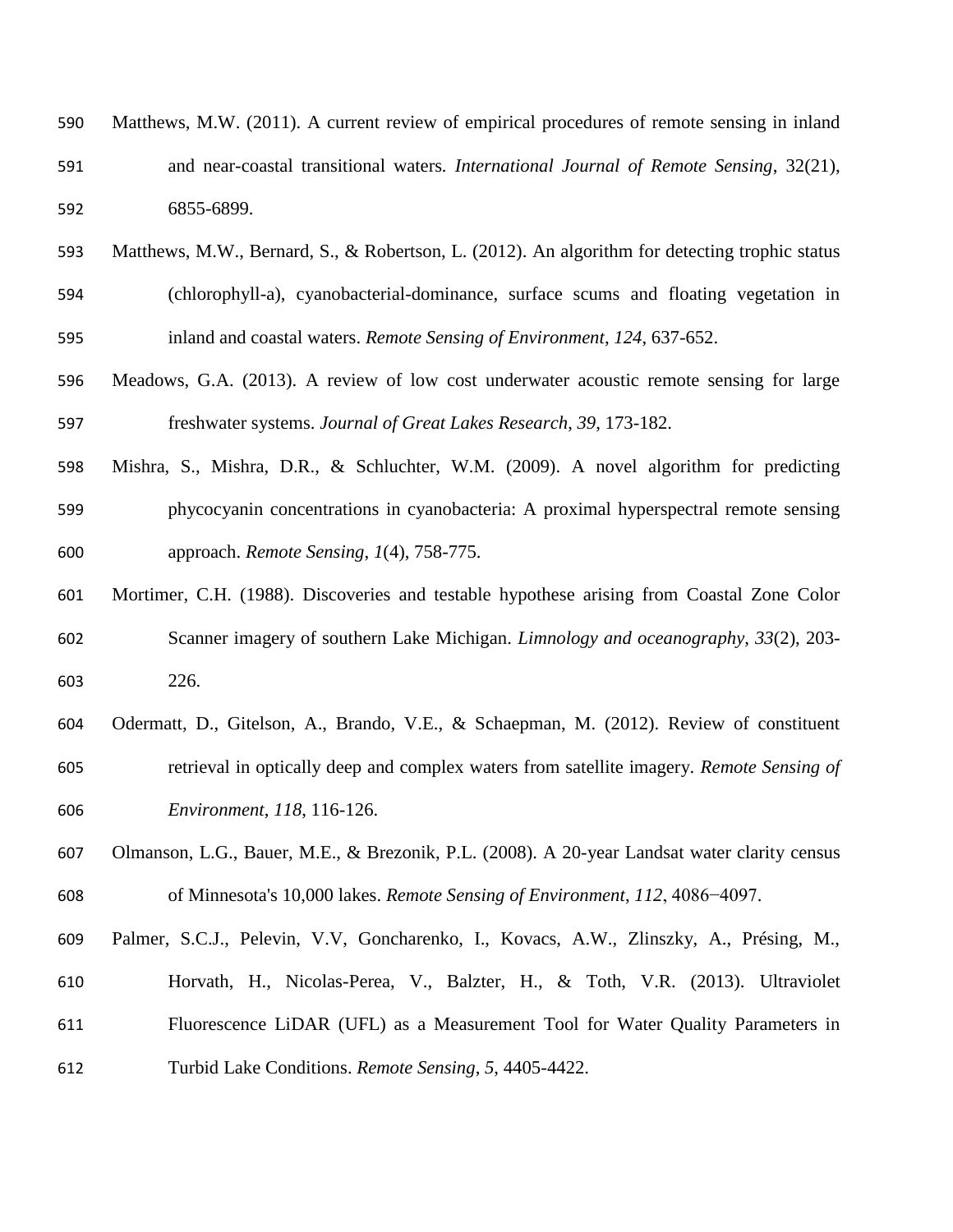- Postel, S.L. (2000). Entering an era of water scarcity: the challenges ahead. *Ecological Applications*, *10*, 941-948.
- Pozdnyakov, D., Korosov, A., Grassl, H., & Pettersson, L. (2005). An advanced algorithm for operational retrieval of water quality from satellite data in the visible. *International Journal of Remote Sensing*, *26*(12), 2669-2687.
- Pozdnyakov, D.V., Korosov, A.A., Petrova, N.A., & Grassl, H. (2013). Multi-year satellite observations of Lake Ladoga's biogeochemical dynamics in relation to the lake's trophic status. *Journal of Great Lakes Research*, *39*, 34-45.
- Quibell, G. (1992). Estimating chlorophyll concentrations using upwelling radiance from different freshwater algal genera. *International Journal of Remote Sensing*, *13*, 2611- 2621.
- Randolph, K., Wilson, J., Tedesco, L., Li, L., Pascual, D., & Soyeux, E. (2008). Hyperspectral remote sensing of cyanobacteria in turbid productive water using optically active pigments, chlorophyll< i> a</i> and phycocyanin. *Remote Sensing of Environment*, *112*(11), 4009-4019.
- Reinart, A., & Reinhold, M. (2008). Mapping surface temperature in large lakes with MODIS data. *Remote Sensing of Environment*, *112*(2), 603-611.
- Richardson L.L., Bulsson D., Liu C.J., Ambrosia V. (1994). The detection of algal photosynthetic accessory pigments using airborne visible-infrared imaging spectrometer (AVIRIS) spectral data. *Marine Technology Society Journal*, *28*, 10-21.
- Ruiz-Verdú, A., Simis, S. G., de Hoyos, C., Gons, H. J., & Peña-Martínez, R. (2008). An evaluation of algorithms for the remote sensing of cyanobacterial biomass. *Remote*
- *Sensing of Environment*, 112, 3996−4008.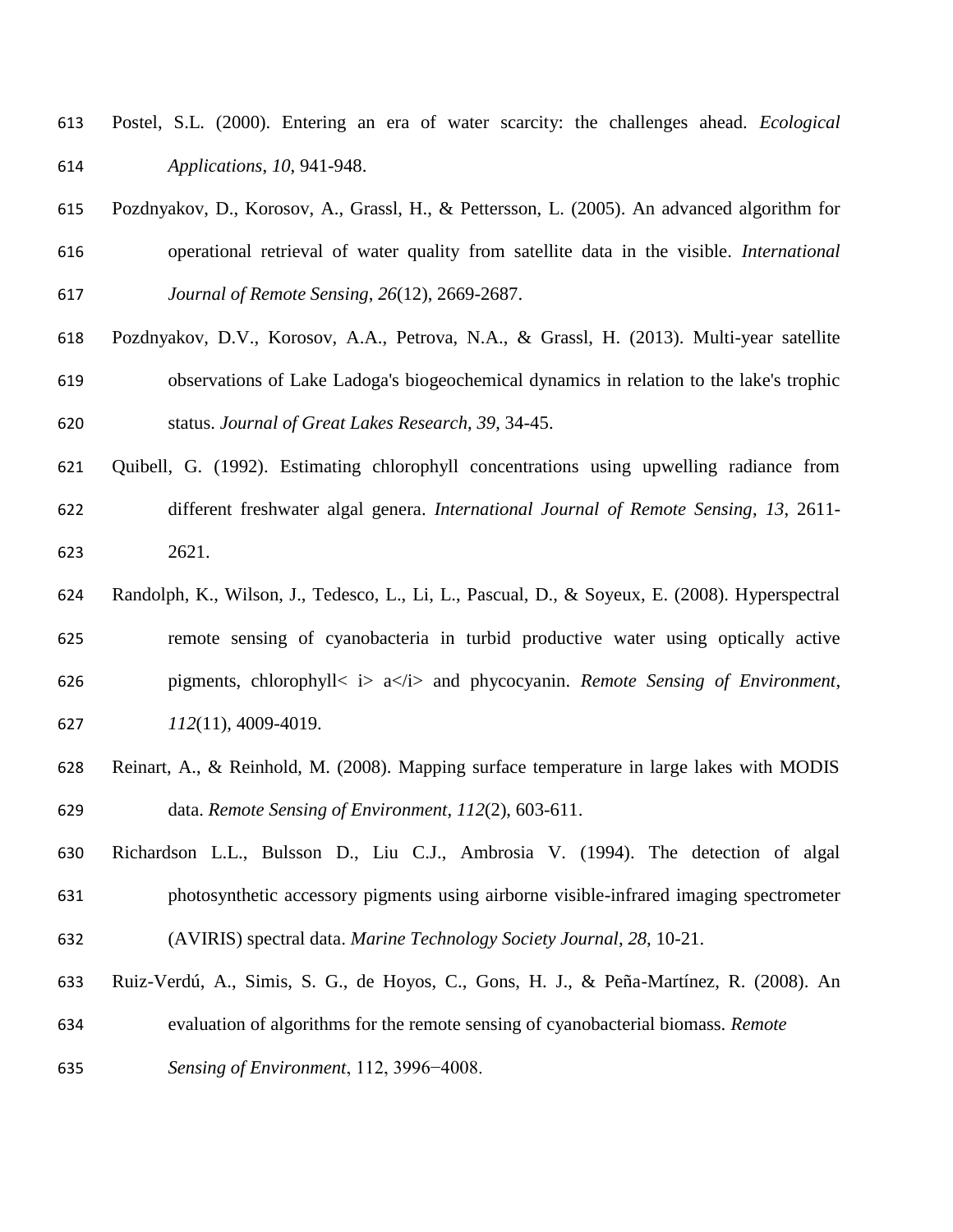| 636 | Schroeder, T., Schaale, M., & Fischer, J. (2007). Retrieval of atmospheric and oceanic properties |
|-----|---------------------------------------------------------------------------------------------------|
| 637 | from MERIS measurements: A new Case-2 water processor for BEAM. International                     |
| 638 | Journal of Remote Sensing, 28(24), 5627-5632.                                                     |

Shuchman, R., Korosov, A., Hatt, C., Pozdnyakov, D., Means, J., & Meadows, G. (2006).

Verification and application of a bio-optical algorithm for Lake Michigan using

- SeaWiFS: a 7-year inter-annual analysis. *Journal of Great Lakes Research*, *32*(2), 258- 279.
- Shuchman, R., & Leshkevich, G. (2013). Special Issue: Remote sensing of the Great Lakes and other inland waters. *Journal of Great Lakes Research*, *39*(Suppl. 1), 1-220.
- Shuchman R.A., Sayers M.J., & Brooks, C.N. (2013a). Mapping and monitoring the extent of submerged aquatic vegetation in the Laurentian Great Lakes with multi-scale satellite remote sensing. *Journal of Great Lakes Research*, *39*, 78-89.
- Shuchman R.A., Sayers M.J., Fahnestiel G.L. & Leshkevich, G. (2013b). A model for determining satellite-derived primary productivity estimates for Lake Michigan. *Journal of Great Lakes Research*, *39*, 46-54.
- Simis, S.G., Peters, S.W., & Gons, H J. (2005). Remote sensing of the cyanobacterial pigment phycocyanin in turbid inland water. *Limnology and Oceanography*, *50*(1), 237-245.
- Tarrant, P.E., Amacher, J.A., & Neuer, S. (2010). Assessing the potential of Medium‐Resolution Imaging Spectrometer (MERIS) and Moderate‐Resolution Imaging Spectroradiometer (MODIS) data for monitoring total suspended matter in small and intermediate sized lakes and reservoirs. *Water Resources Research*, *46*(9), W09532, doi:10.1029/2009WR008709.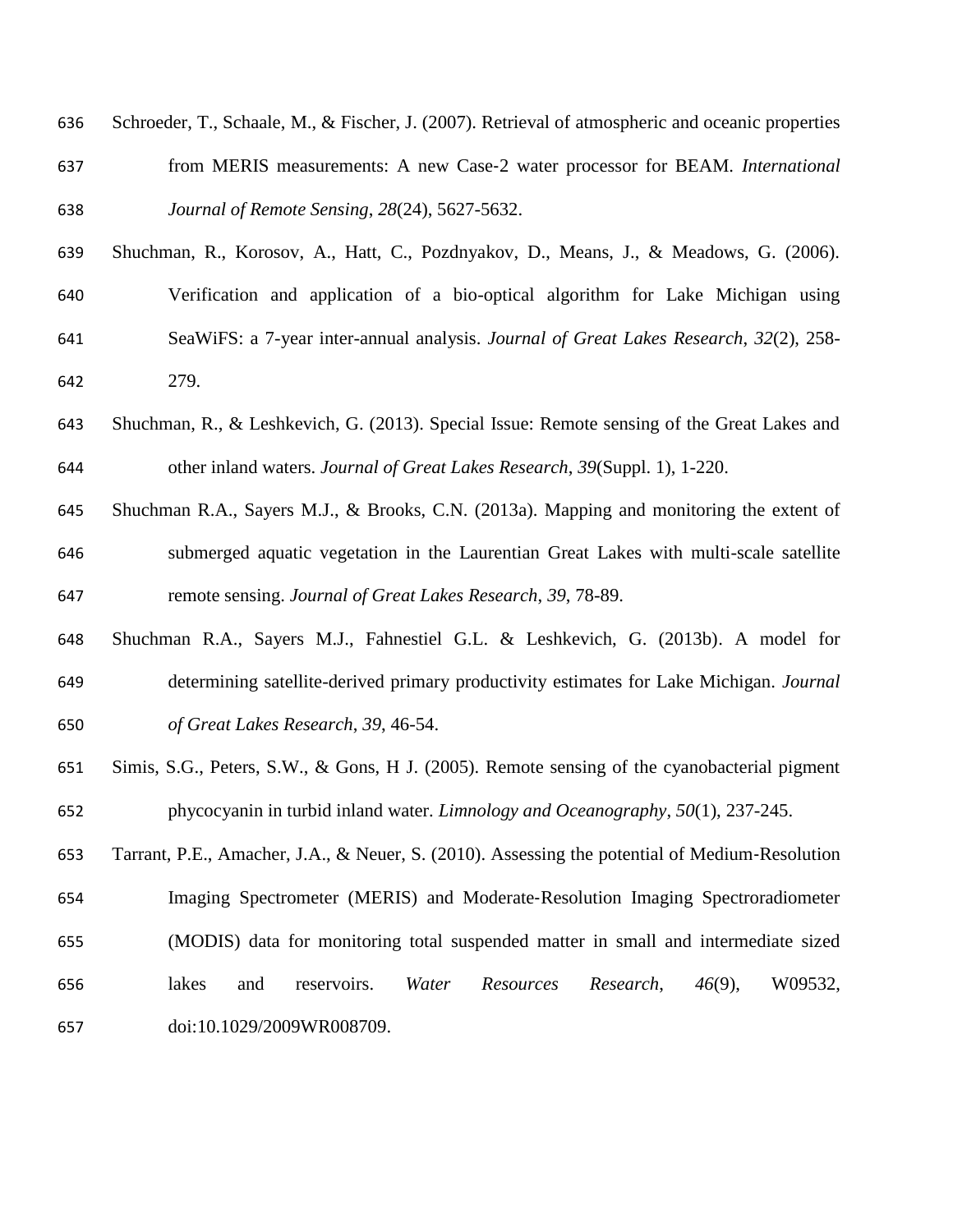| 658 | Tebbs, E. J., Remedios, J. J., & Harper, D. M. (2013). Remote sensing of chlorophyll- $\lt i$ a $\lt i$ |
|-----|---------------------------------------------------------------------------------------------------------|
| 659 | as a measure of cyanobacterial biomass in Lake Bogoria, a hypertrophic, saline-alkaline,                |
| 660 | flamingo lake, using Landsat ETM+. Remote Sensing of Environment, 135, 92-106.                          |

- Tranvik L.J., Downing J.A., Cotner J.B., Loiselle S., Striegl R.G., Ballatore T.J., Dillon P.,
- Finlay K., Fortino K., Knoll L.B., Kortelainen P.L., Kutser T., Larsen S., Laurion I.,
- Leech D.M., McCallister S.L., McKnight D.M., Melack J.M., Overholt E., Porter J.A.,
- Prairie Y., Renwick W.H., Roland F., Sherman B.S., Schindler D.W., Sobek S.,
- Tremblay A., Vanni M.J., Verschoor A.M., von Wachenfeldt E., & Weyhenmeyer G.A.
- (2009). Lakes and Impoundments as Regulators of Carbon Cycling and Climate. *Limnology and Oceanography*, *54*, 2298-2314.
- Vasilkov, A., & Kopelevich, O. (1982). The reasons of maximum at about 700 nm on radiance spectra of the sea. *Oceanology*, *22*, 945–950.
- Verdin, J.P. (1985). Monitoring water quality conditions in large western reservoir with Landsat imagery. *Photogrammetric Engineering and Remote Sensing*, *51*, 343-353.
- Verpoorter, C., Kutser, T., Seekel, D., & Tranvik, L. (2014). A global inventory of lakes based
- on high-resolution satellite imagery. *Geophysical Research Letters*, doi: 10.1002/2014GL060641.
- Vertucci, F.A., & Likens G.E. (1989). Spectral reflectance and water quality of Adirondack mountain region lakes. *Limnology and Oceanography*, *34*, 1656-1672.
- Wang, M., & Shi, W. (2008). Satellite‐Observed Algae Blooms in China's Lake Taihu. *Eos, Transactions American Geophysical Union*, *89*(22), 201-202.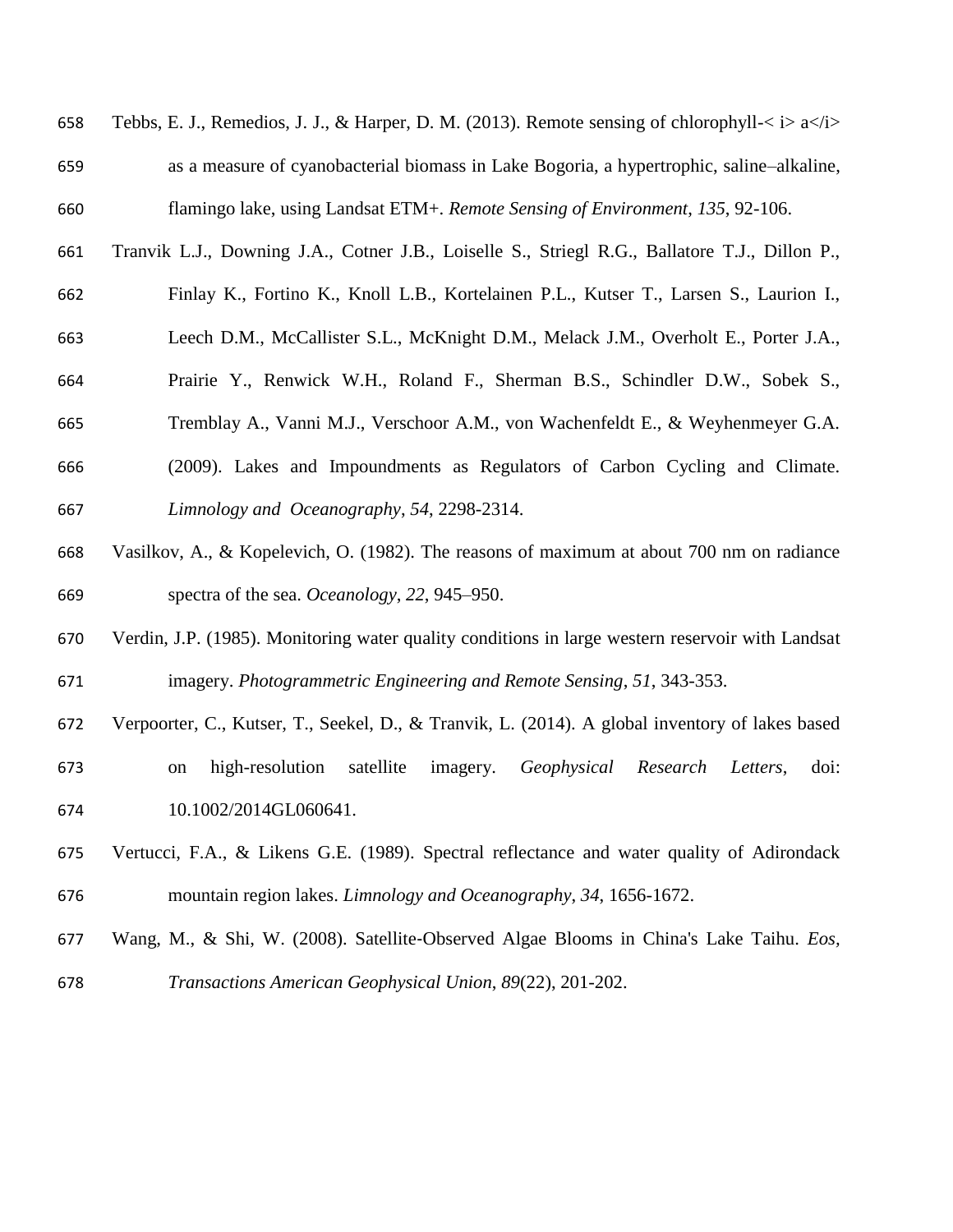| 679 | Wang, M., Shi, W., & Tang, J. (2011). Water property monitoring and assessment for China's |
|-----|--------------------------------------------------------------------------------------------|
| 680 | inland Lake Taihu from MODIS-Aqua measurements. Remote Sensing of Environment,             |
| 681 | $115(3)$ , 841-854.                                                                        |

- Witter, D.L., Ortiz, J.D., Palm, S., Heath, R.T., & Budd, J.W. (2009). Assessing the application
- of SeaWiFS ocean color algorithms to Lake Erie. *Journal of Great Lakes Research*, *35*(3), 361-370.
- Wulder M. A. & Coops, N.C. (2014) Make Earth observations open access. *Nature*, 513 (7516), 30-31.
- Wynne, T.T., Stumpf, R.P., Tomlinson, M.C., Fahnenstiel G.L., Dyble J., Schwab, D.J. & Joshi
- S.J. (2013). Evolution of a cyanobacterial bloom forecast system in western Lake Erie: Development and initial evaluation. *Journal of Great Lakes Research*, *39*, 90-99.
- Yang, D., & Pan, D. (2006). Hyperspectral retrieval model of phycocyanin in case II waters. *Chinese Science Bulletin*, *51*(2), 149-153.
- Yang, W., Matsushita, B., Chen, J., Fukushima, T. (2011). Estimating constituent concentrations
- in case II waters from MERIS satellite data by semi-analytical model optimisation and look-up tables. *Remote Sensing of Environment*, *115*, 1247-1259.
- Zhang, Y., Lin, S., Liu, J., Qian, X., & Ge, Y. (2010). Time-series MODIS image-based retrieval and distribution analysis of total suspended matter concentrations in Lake Taihu (China). *International Journal of Environmental Research and Public Health*, *7*(9), 3545-3560.
- Zilioli, E. (2001). Preface to Lake Water Monitoring in Europe special issue. *Science of the Total Environments*, *268*(1-3), 1-2.
- **Special issue contributions**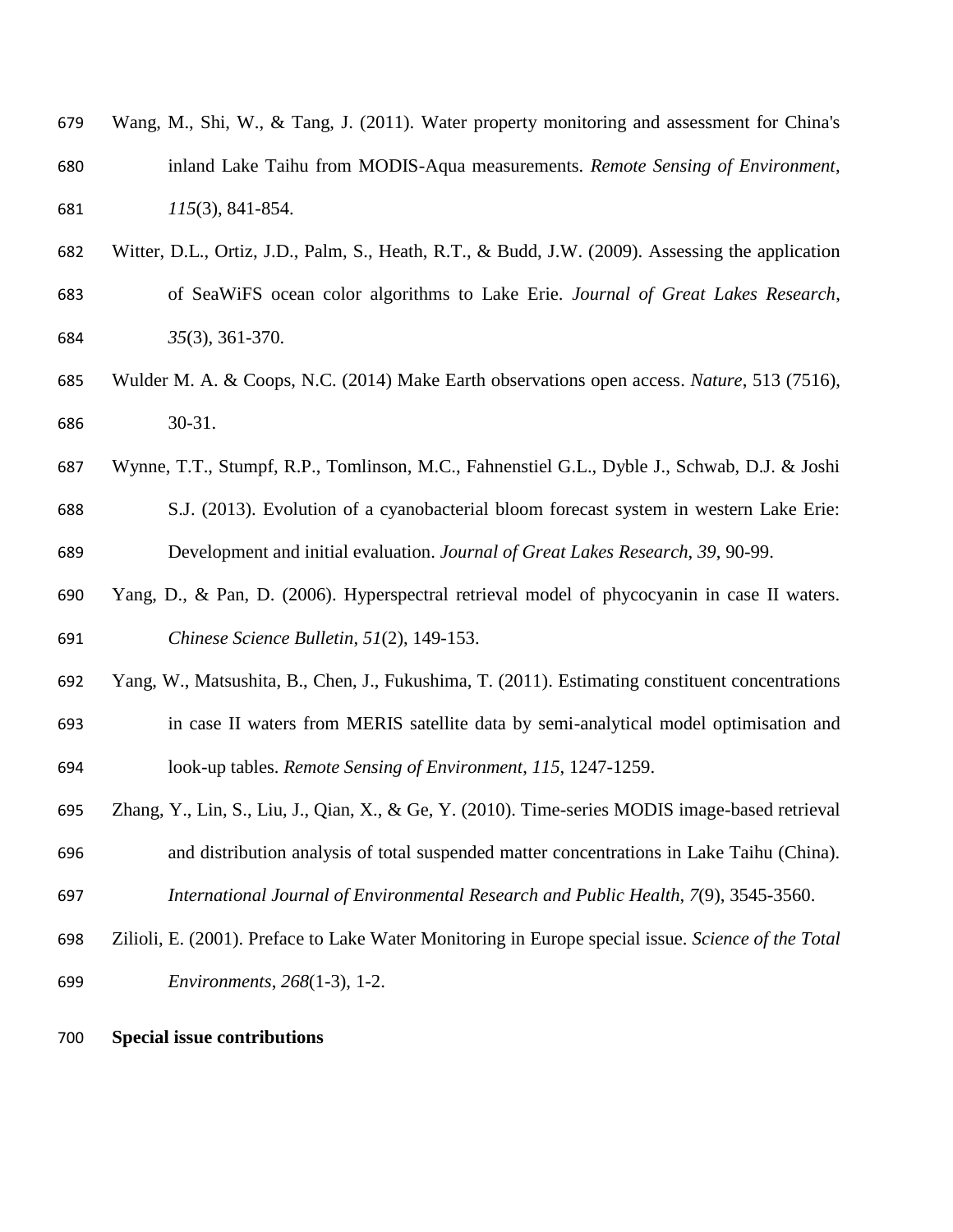| 701 | Brezonik, P., Olmanson, L. G., Finlay, J. C., & Bauer, M. (2014). Factors Affecting the |
|-----|-----------------------------------------------------------------------------------------|
| 702 | Measurement of CDOM by Remote Sensing of Optically Complex Inland Waters.               |
| 703 | <i>Remote Sensing of Environment, this issue. doi: 10.1016/j.rse.2014.04.033.</i>       |

- Brooks, C. N., Grimm, A., G., Shuchman, R. A., Sayers, M. J., & Jessee, N. L. (2014). A satellite-based multi-temporal assessment of the extent of nuisance Cladophora and related submerged aquatic vegetation for the Laurentian Great Lakes. *Remote Sensing of Environment*, this issue. doi: 10.1016/j.rse.2014.04.032.
- Curtarelli, M. P., Ogashawara, I., Alcântara, E. H., & Stech, J. L. (2014). Coupling remote sensing bio-optical and three-dimensional hydrodynamic modeling to study the phytoplankton dynamics in a tropical hydroelectric reservoir. *Remote Sensing of Environment*, this issue. doi: 10.1016/j.rse.2014.06.013.
- Giardino, C., Bresciani, M., Valentini, E., Gasperini, L., Bolpagni, R., & Brando, V. E. (2014). Airborne hyperspectral data to assess suspended particulate matter and aquatic vegetation in a shallow and turbid lake. *Remote Sensing of Environment*, this issue. doi: 715 10.1016/j.rse.2014.04.034.
- Li, L., Lin, L., & Song, K. (2014). Remote sensing of freshwater cyanobacteria: Extend IOP Inversion Model of Inland Waters (IIMIW) to partition absorption coefficient and estimate phycocyanin. *Remote Sensing of Environment*, this issue. doi: 719 10.1016/j.rse.2014.06.009.
- Lunetta, R. S., Schaeffer, B. A., Stumpf, R. P., Keith, D., Jacobs, S. A., & Murphy, M. S. (2014).
- Evaluation of cyanobacteria cell count detection derived from MERIS imagery across the
- eastern USA. *Remote Sensing of Environment*, this issue. doi: 10.1016/j.rse.2014.06.008.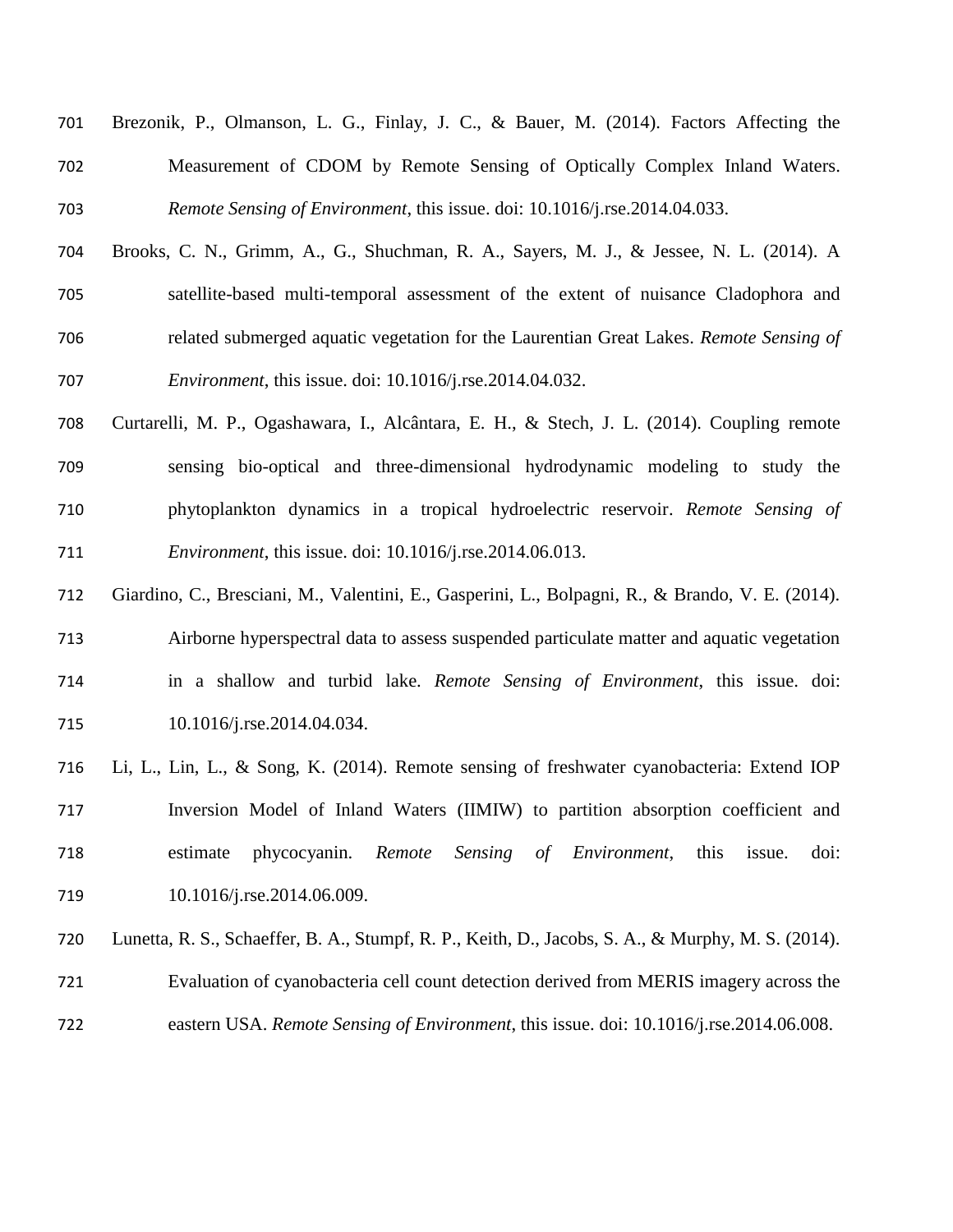| 723 | Kallio, K., Koponen, S., Ylöstalo, P., Kervinen, M., Pyhälahti, T., & Attila, J. (2014). Validation |
|-----|-----------------------------------------------------------------------------------------------------|
| 724 | of MERIS spectral inversion processors using reflectance, IOP and water quality                     |
| 725 | measurements in boreal lakes. Remote Sensing of Environment, this issue. doi:                       |
| 726 | $10.1016$ /j.rse.2014.06.016.                                                                       |

- Kiselev, V., Bulgarelli, B., & Heege, T. (2014). Sensor independent adjacency correction algorithm for coastal and inland water systems. *Remote Sensing of Environment*, this issue. doi: 10.1016/j.rse.2014.07.025.
- Kutser, T., Verpoorter, C., Paavel, B., & Tranvik, L. J. (2014). Estimating lake carbon fractions from remote sensing data. *Remote Sensing of Environment*, this issue. doi: 732 10.1016/j.rse.2014.07.025.
- Lobo, F., Costa, M., & Novo, E. M. (2014). Time-series analysis of Landsat-MSS/TM/OLI images over Amazonian waters impacted by gold mining activities. *Remote Sensing of Environment*, this issue. doi: 10.1016/j.rse.2014.07.025.
- Oyama, Y., Mitsushita, B., & Fukushima, T. (2014). Distinguishing surface cyanobacterial blooms and aquatic macrophytes using Landsat/TM and ETM+ shortwave infrared bands. *Remote Sensing of Environment*, this issue. doi: 10.1016/j.rse.2014.07.025.
- Palmer, S. C. J., Hunter, P. D., Lankester, T. Hubbard, S., Spyrakos, E., Tyler, A. N., Présing, M., Horváth, H., Lamb, A., Balzter, H., Tóth, V. R. (2014). Validation of Envisat MERIS algorithms for chlorophyll retrieval in a large, turbid and optically-complex shallow lake. *Remote Sensing of Environment*, this issue. doi: 10.1016/j.rse.2014.07.025.
- Salama, M. S., & Verhoef, W. (2014). Two-Stream Color Model for Water Quality in Inland Lakes: 2SeaColor. *Remote Sensing of Environment*, this issue. doi: 745 10.1016/j.rse.2014.07.025.